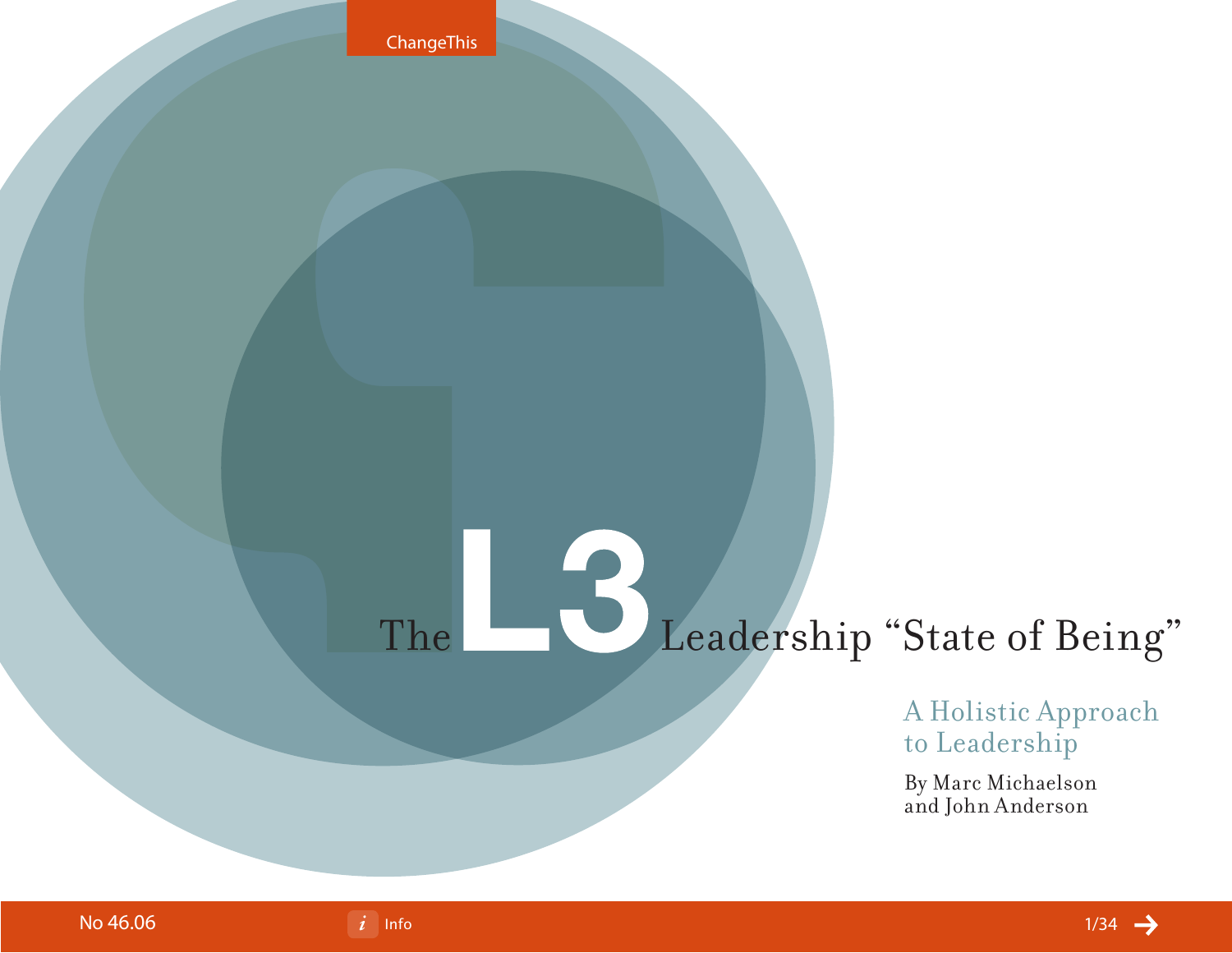**ChangeThis** 

# *Envision!*

Envision your organization as the best place to work, with a highly engaged and productive workforce.

Envision your leaders at all levels aligning to the organization's vision, mission and values.

Envision leaders, managers, employees, partners and customers building collaborative advantage.

Envision all employees engaged and motivated to reach their highest potential.

## **Envision…**

A place where people lead themselves well, build high performance teams, and create the very best place to work.

The L3 Leadership "State of Being" turns imagination into reality.

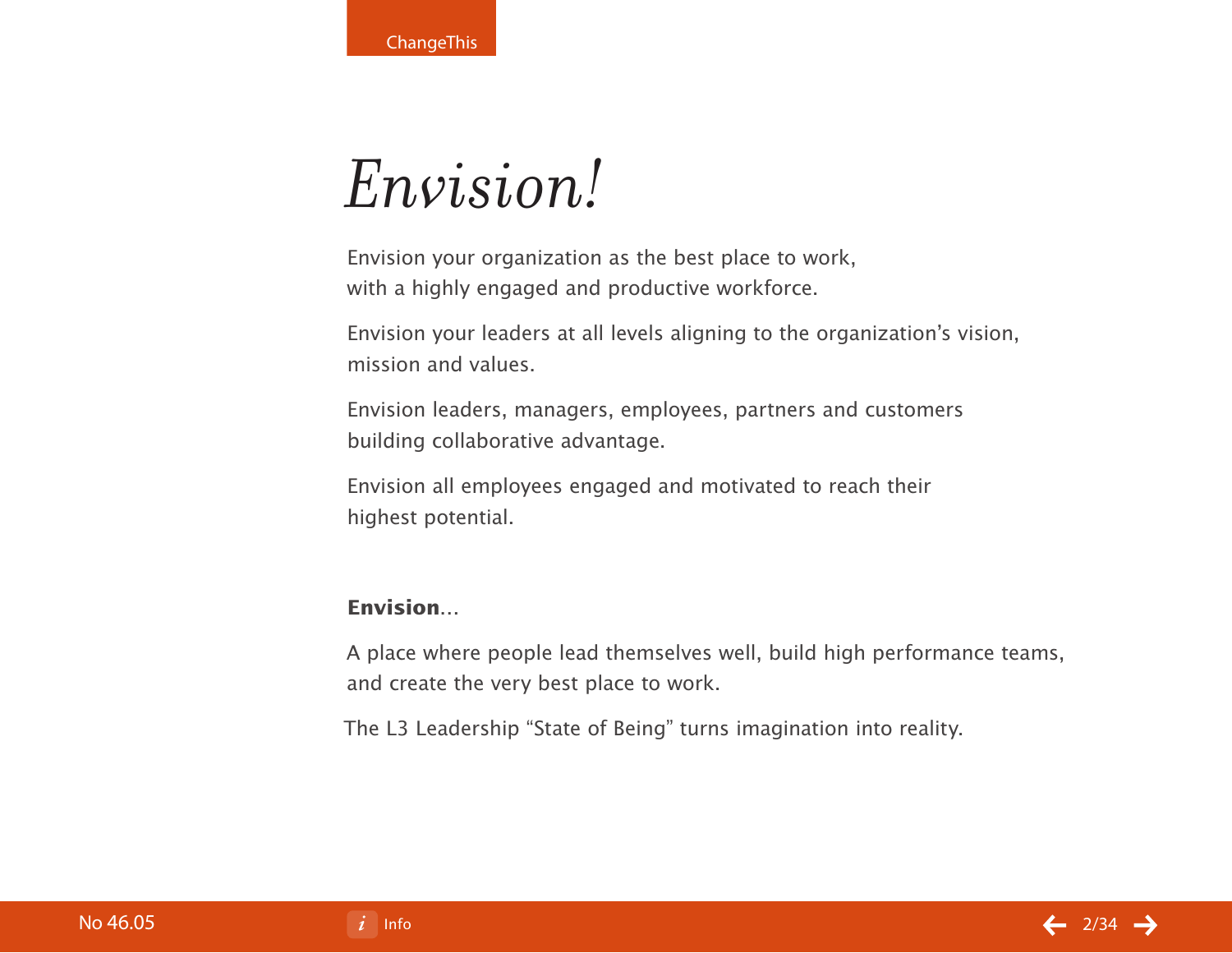## **INTRODUCTION**

With all the talk about Leadership these days, many managers and executives are frustrated by the myriads of approaches to Leadership Development. The L3 Leadership model assumes a different position than traditional, or even more progressive leadership models. L3 Leadership is more about who you are than what position you hold, what training you have had, or what personality traits you bring to work and other life situations. **L3 is based on the fact that personal leadership is a "state of being." It is who you are, what you believe, and how you behave.**

The L3 model of Leadership explores three critical attributes of effective leaders. These three attributes are:

#### **L1 Leading Self:**

Total Life Leadership. Achieving personal mastery and work/life integration.

#### **L2 Leading With Others:**

Creating and sustaining Collaborative Advantage.

#### **L3 Leading Others:**

 Cultivating the Best Place to work: culture of high engagement, retention, performance and productivity.

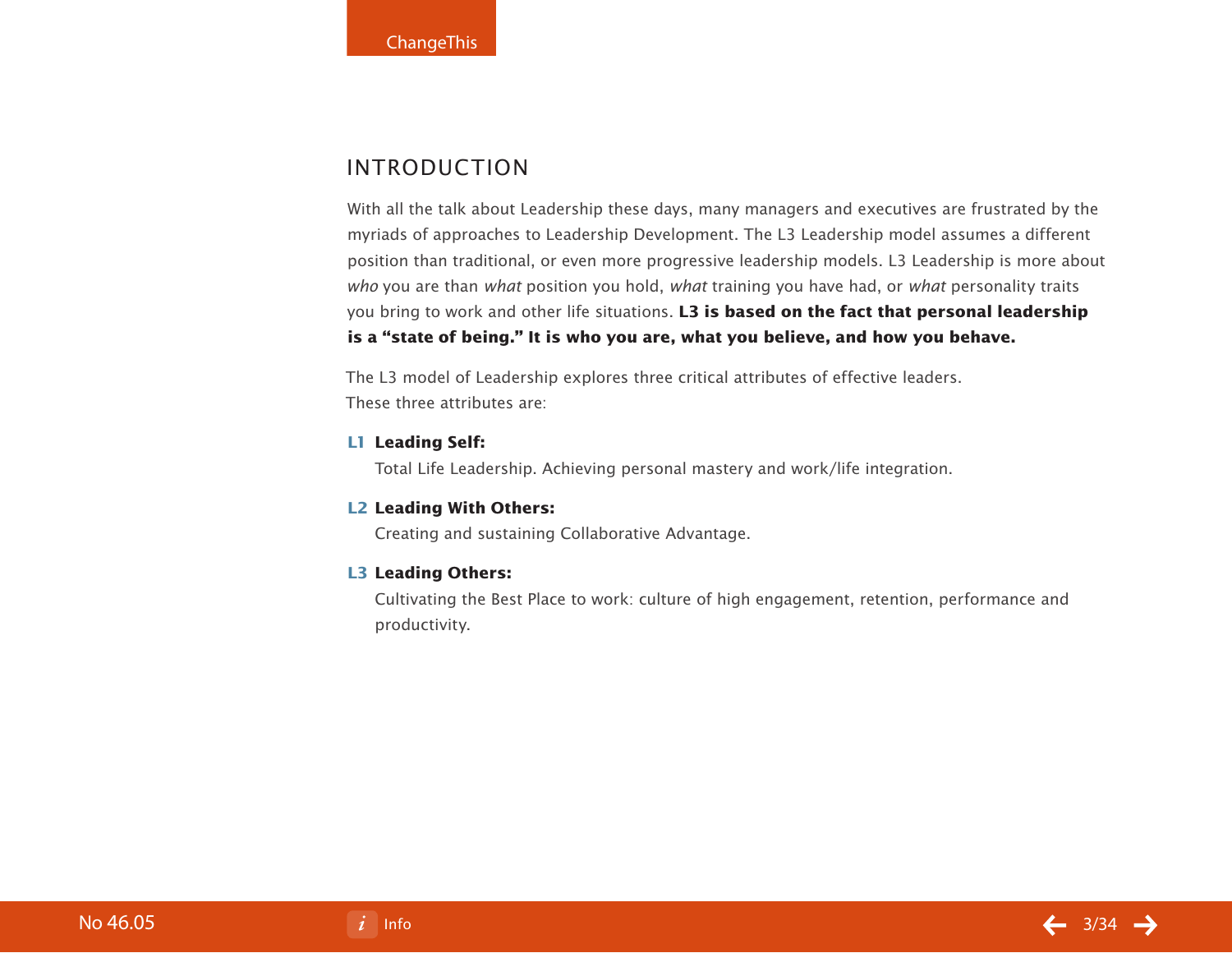## L3 Leadership is a personal "state of being."

This state of being reflects your foundation values. It encompasses your vision of the future and your presence in the moment. This leadership model emphasizes a state of being, which is the sum total of your attitudes and beliefs, actions and values.

*"People of genius are admired. People of wealth are envied. People of power are feared. But only people of character are trusted."*—Arthur Friedman

More specifically, The L3 model comprises three integrated leadership competencies that determine how you lead and who will follow.

**L1 Total Life Leadership and Personal Mastery:** It is how you conduct your entire life. It is the harmonious blending of all the various facets of your life: body, mind and spirit, family, social, career and financial. L1 is grounded in your personal values and reflects your approach to life. It is your authenticity, integrity and balance.

**L2 Building Collaborative Advantage:** It is developing your capacity to lead in a collaborative manner. Your position in L2 reflects the foundation of L1 and frees you to work with individuals and teams from a position of mutual self-interest. When people are well managed in the L1 portion of their lives they are available and present to forge productive relationships in all aspects of their life. Working collaboratively models a wide spectrum of behaviors that are frequently not present in our organizational environments.

When people approach an interaction from a position of creating possibilities, it gives tacit permission for others to follow. When these behaviors are patterned, over time, collaboration becomes the way we live in relation to others.

**L3 Cultivating The Best Place To Work:** It is represented by the environment we create through personal mastery, collaborative relationships and envisioning the future. L3 becomes the "culture"

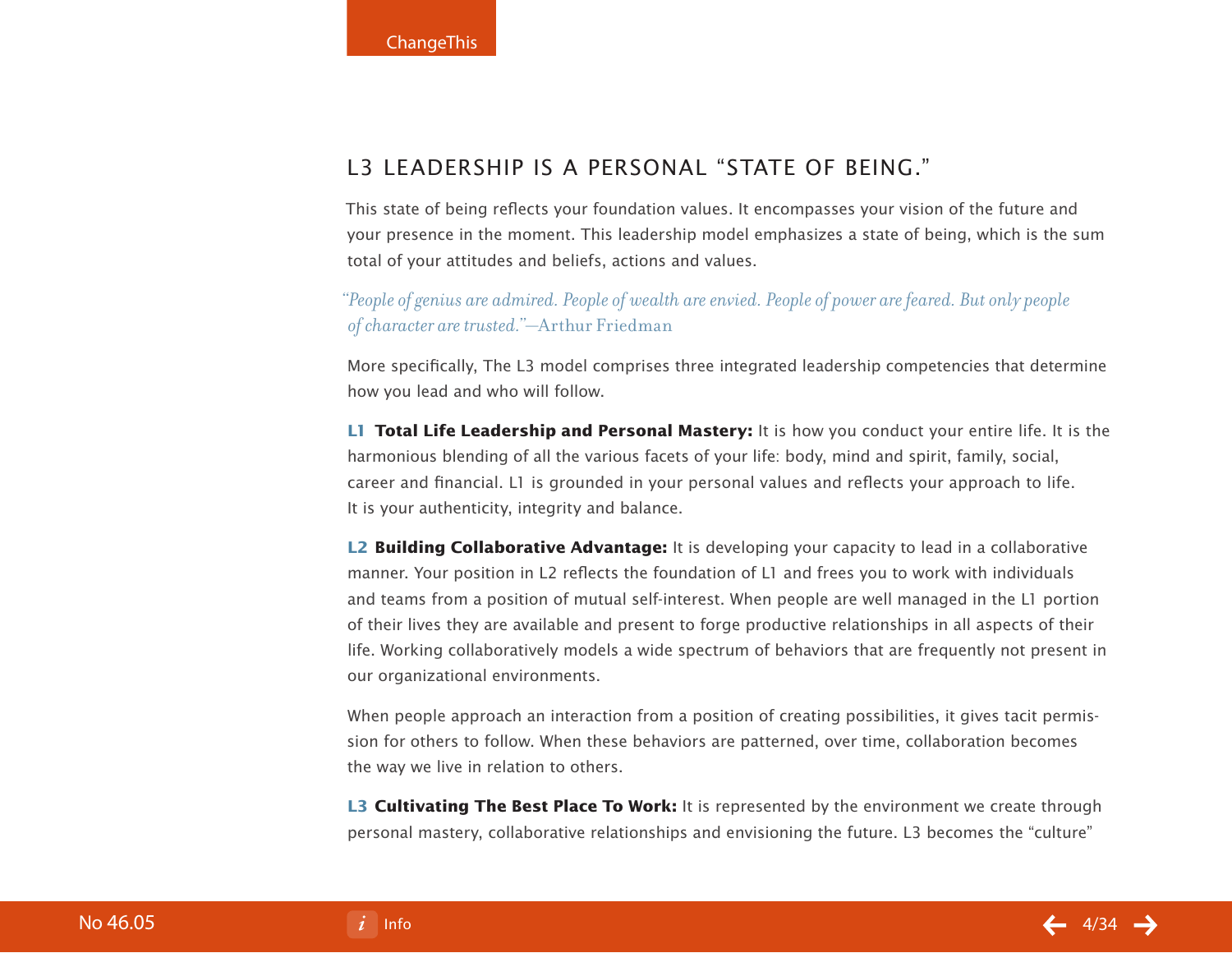of the work team, department, division or company. When we honor the tenants of L1 and L2 and our daily comportment reflects the behaviors embodied in them, we create our very own personal L3 Leadership Capacity.

The foundational elements of the L3 Leadership Model are:

**Integrity:** The quality or condition of being whole or undivided; completeness.

**Authenticity:** The quality or condition of being authentic, trustworthy, or genuine.

**Balance:** A harmonious or satisfying arrangement or proportion of parts or elements.

When people routinely act with integrity, are authentic in their approach and model healthy total life integration, they set the tone for high employee engagement and peak performance.

The three levels (L1, L2 & L3) form a development path to high impact leadership and management.



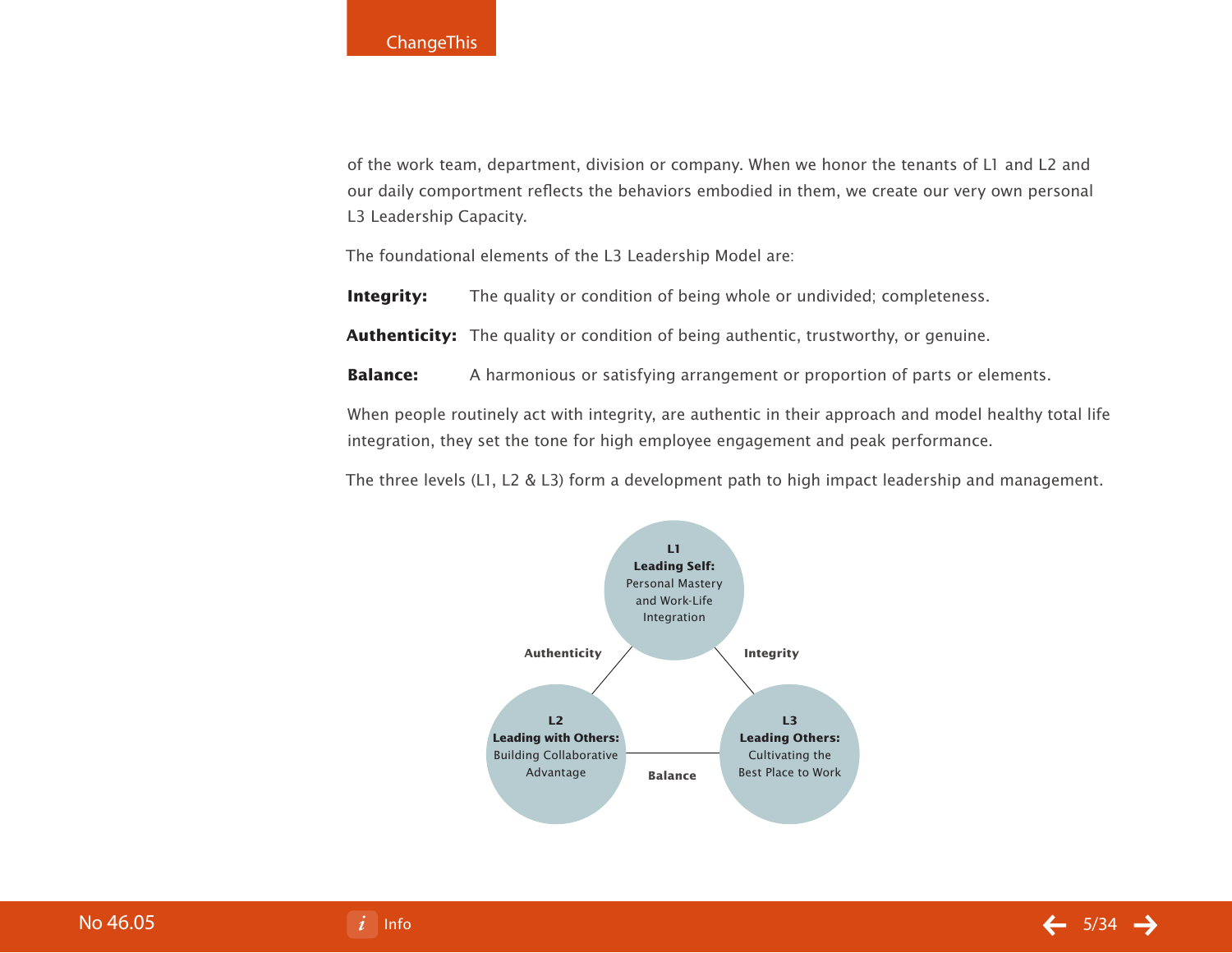## The first level (L1) is Total Life Leadership: You, Inc. ("Leading Self".)

Leadership begins with an internal sense of self-confidence, emotional intelligence and balance that brings forth an authentic leadership presence. This "quiet confidence" effortlessly engages followers who will support the leader by offering trust, passion, calculated risk, emotional intelligence, and a host of other supportive attributes that provide high performance and productivity.

This is the basis of L3 at the "Leading Self" level. This notion can perhaps best be understood through a familiar business image—an organizational chart.



#### **Remember Who You Really Report To!!**

Leading organizations successfully today requires leaders to transform themselves personally. New leadership literature shows a consistent correlation between personal leadership success and their level of self-mastery. The greater their self mastery, the greater their success.

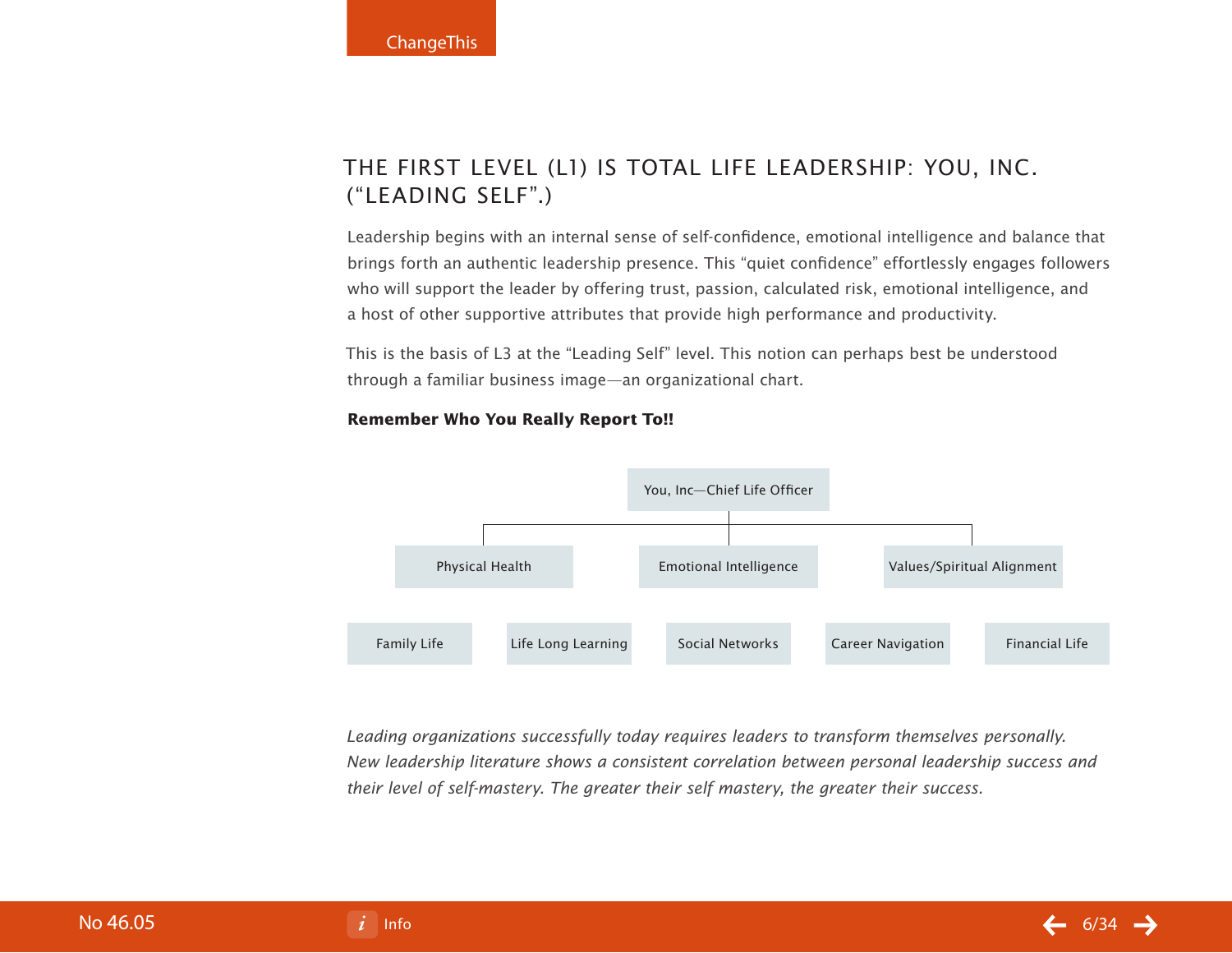## **Leadership does not depend on pay or position. It depends on character, integrity, authenticity, and above all, belief in oneself.**

Life and work are fundamentally interrelated—human beings not only "work to live" but, given the right conditions and opportunities, will "live to work." In other words, how you spend most of your working hours, and create the resources to sustain yourself and your family, can be—ought to be—an activity which expresses your values, gives meaning to your life, and brings you enduring satisfaction. And, it is one component among many in a successful, satisfying life.

## Leadership begins with an internal sense of selfconfidence, emotional intelligence and balance that brings forth an authentic leadership presence.

If you picture "You, Inc." you can see that this organization is headed by your top management team—Physical Health and Energy, Emotional Intelligence, Values and Beliefs areas—that make up your You, Inc. organization's "natural resources." If this team isn't operating effectively, the whole organization suffers from lack of drive and motivation, poor productivity, and insufficient energy. The five departments reporting to You, Inc.'s top management team are Learning, Family, Social, Career, and Financial. If any of these departments is operating below par, the organization as a whole won't operate smoothly or optimally. So, as you can see, the image of the "You, Inc." shows us how important the different "departments" of life are and illustrates the relationships between them.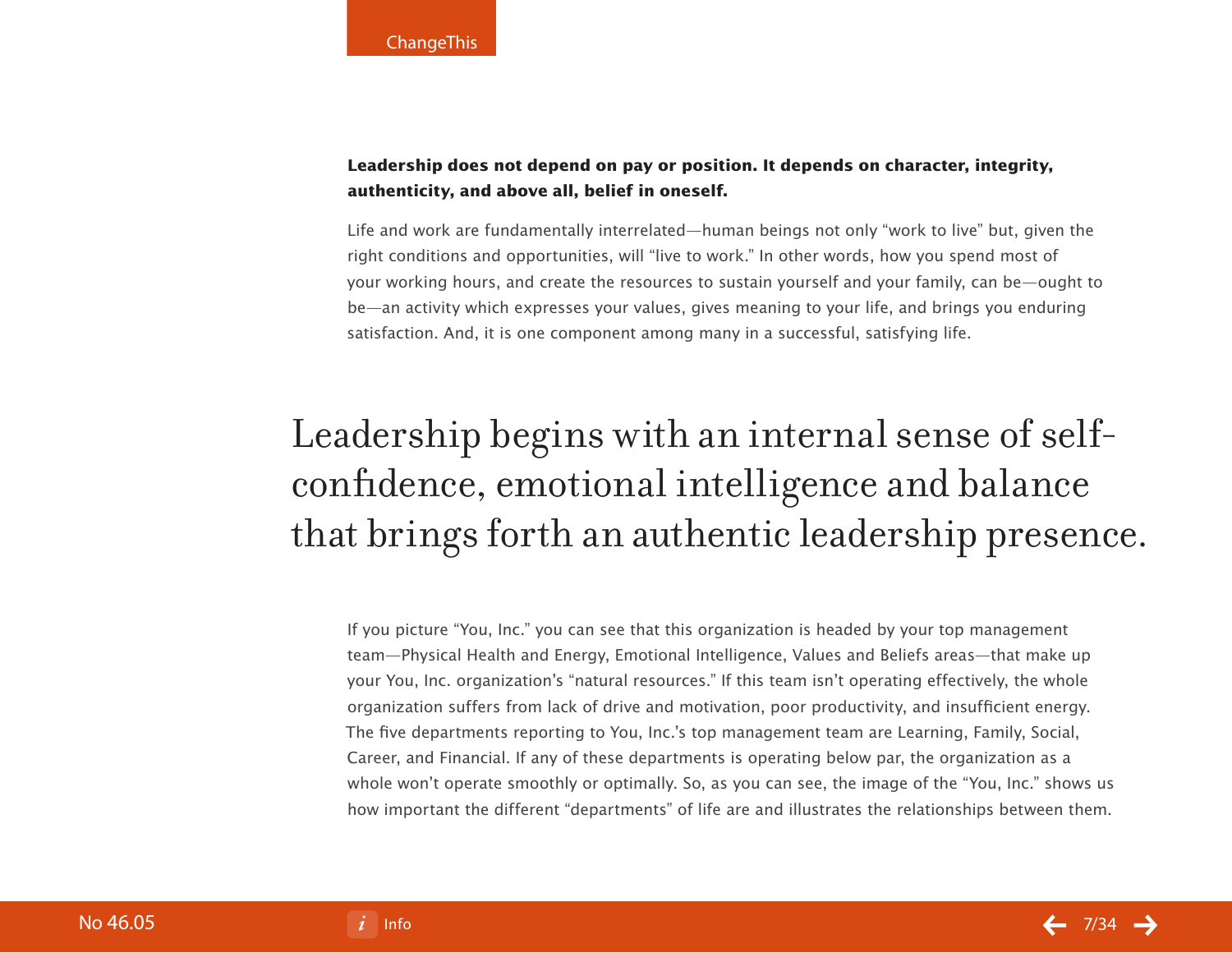We all know a successful business needs a plan in order to succeed. Similarly, in order to manage the multiple demands in our personal and professional lives, we as individuals need a "business plan" a Personal Life Plan. This Personal Life Plan, or Total Life Leadership Plan as we commonly refer to it, addresses every aspect of your life and, when properly implemented and monitored can bring great success and joy to your life.

Another way of interpreting the various elements of our work and life can best be described in the wheel of life. The wheel is made up of the basic elements of the average person's life. Each of these elements demands your attention, time, and energy. In order to feel you are living a fulfilling life, you need to be satisfied with how things are going in the areas that are most important to you. We show the Wheel as being made up of an inner "hub" and an outer "ring." In the hub are "Physical," "Psychological," and "Values," or in other words, our Body, Mind and Spirit. These are your "natural resources." How well you maintain these vital resources largely determines what you achieve in your life.

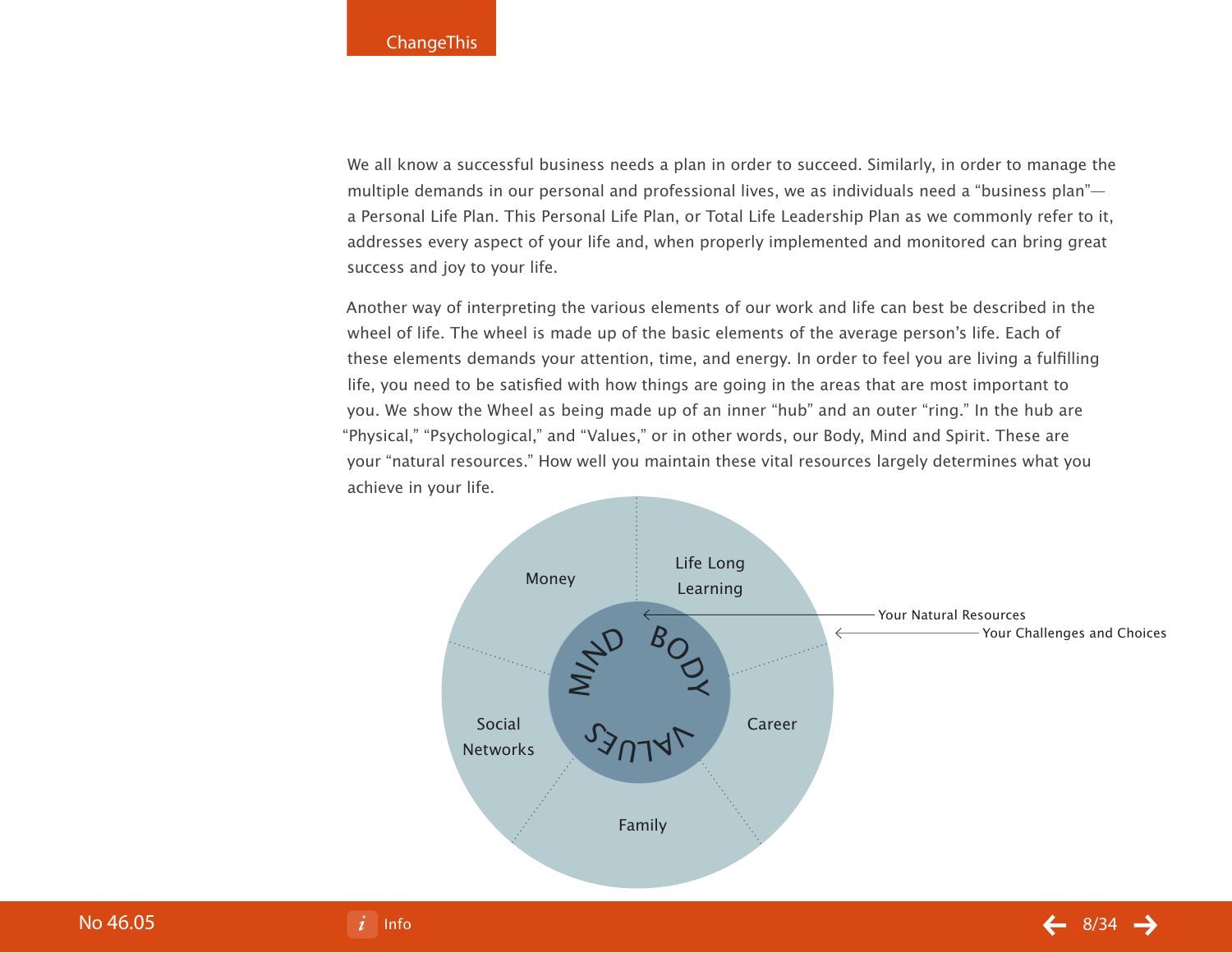## **ChangeThis**

Here are four important keys to L1, Leading Self. We refer to them as the Four P's of Self-Leadership: Purpose, Performance, Planning and Problem Solving.

Let's take them one at a time:

| <b>Purpose:</b>     | Knowing what is important to you and where you are going.                                             |
|---------------------|-------------------------------------------------------------------------------------------------------|
| <b>Performance:</b> | Understanding how you (You, Inc.) are currently performing in all departments<br>of work and life.    |
| <b>Planning:</b>    | Mapping out a direction to improve, maintain, and lead all areas of work and life.                    |
|                     | <b>Problem Solving:</b> Using your resources and skills to make needed changes in your life and work. |

No 46.05

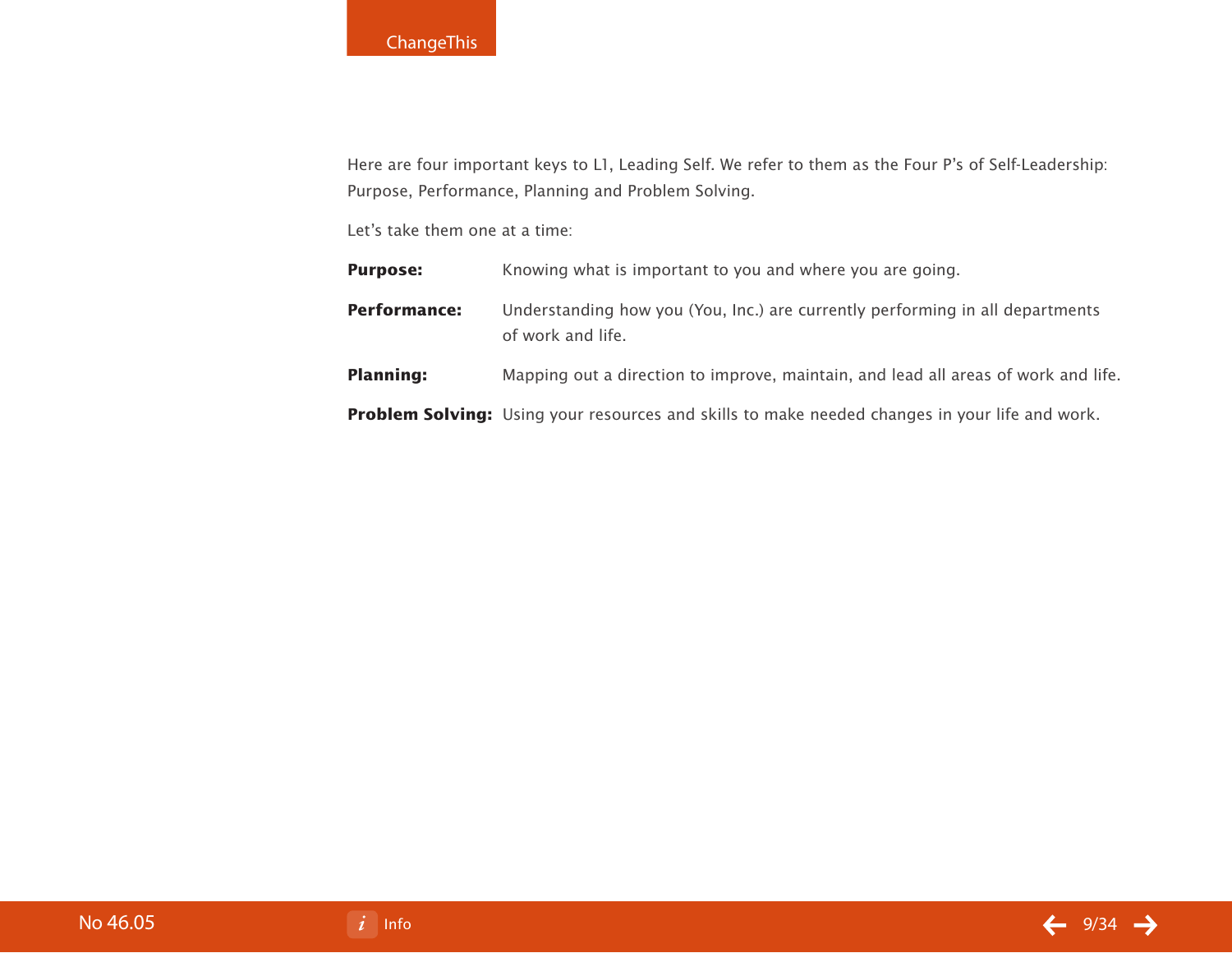As noted on the previous page in the L1 portion of our Leadership Model, the Four P's of Self-Leadership are: Purpose, Performance, Planning and Problem Solving.

**Let's do a brief exercise. From the list of areas (or departments) in You, Inc., choose the three areas that you value the most in your life.** Once you have determined your top three, rate them on a scale of 1 to 10 as to how satisfied you are with your performance in each area selected. The departments, once again, are: Physical, Emotional, Values/Beliefs, Family, Learning, Social, Career, Financial.

|                                            | Rating _______ |
|--------------------------------------------|----------------|
| <u> 1999 - Johann John Stein, markin f</u> | Rating _______ |
|                                            | Rating _______ |
|                                            |                |

Notice each score and decide what you will do to improve (increase) the score if need be.

Knowing what you value most is the first step in formulating your L1 Total Life Leadership Vision, Mission, and Plan. Knowing what you value most and how satisfied you are. Whatever you value highly should yield higher levels of satisfaction. If not, this is an indication of needed effort on your part to raise your satisfaction levels to align with what you value most.

Next, let's see how You, Inc. is performing in the various departments of life and work.

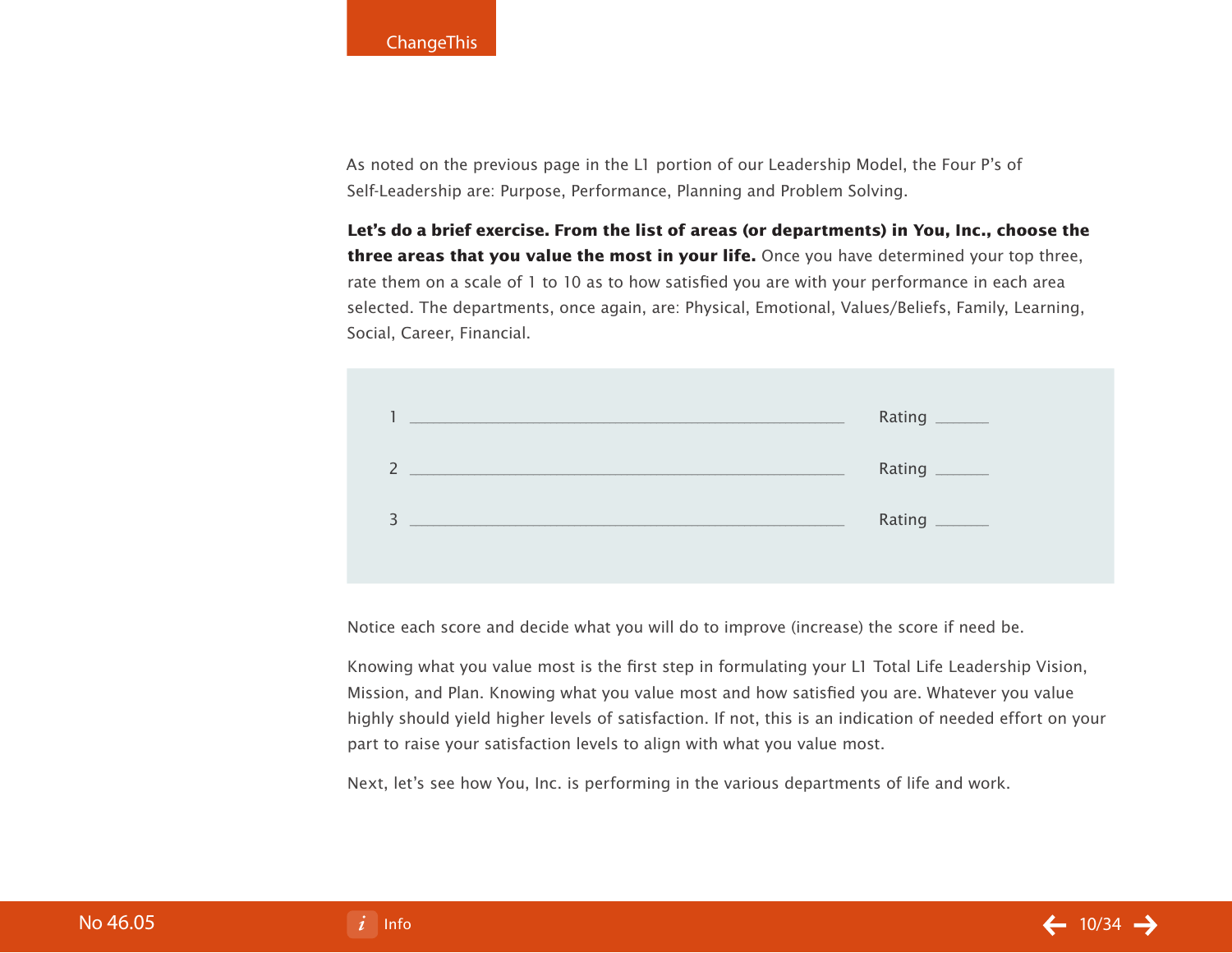**Rate your current performance in all eight departments (areas) of Total Life Leadership.**  For each statement below, answer True or False.

|                                                                    | <b>Physical Health and Energy</b> My physical health is excellent for my age. |    |   |
|--------------------------------------------------------------------|-------------------------------------------------------------------------------|----|---|
|                                                                    | I have adequate energy to match my work and life demands.                     | T  | F |
| <b>Emotional Intelligence</b>                                      | I recognize and handle my feelings personally and in relation to others.      | T. | F |
|                                                                    | I have adequate coping skills for managing stress and change.                 | T  | F |
| <b>Values/Beliefs Alignment</b>                                    | I have a set of values that guide my life and work.                           |    |   |
|                                                                    | My values are aligned in my life and work.                                    | T. | F |
| <b>Family Life and Balance</b>                                     | My family and close friends are there for me when I need support.             | T  | F |
|                                                                    | I make time for family and friends on a regular basis.                        | T. | F |
| <b>Life-Long Learning</b>                                          | I have a learning plan for life and work.                                     | T. | F |
|                                                                    | I regularly update my learning requirements for life and work.                | T  | F |
| <b>Social Networks</b>                                             | I have a strong social network from which I draw support and enjoyment.       | T. | F |
|                                                                    | I am involved in community activities.                                        | T. | F |
| <b>Career Navigation</b>                                           | I have a personal career development plan.                                    | T. | F |
|                                                                    | I integrate my work and life dimensions with minimal stress.                  | T  | F |
| <b>Financial Management</b>                                        | I have a short and long term financial plan.                                  | T  | F |
|                                                                    | I make regular adjustments to my plan as circumstances change.                | T  | F |
|                                                                    |                                                                               |    |   |
| <b>Scoring number of T's</b>                                       | 14-16 Excellent Total Life Leadership<br>8-10 Marginal Total Life Leadership  |    |   |
| 12-14 Good Total Life Leadership<br>6-8 Poor Total Life Leadership |                                                                               |    |   |

10-12 Adequate Total life Leadership

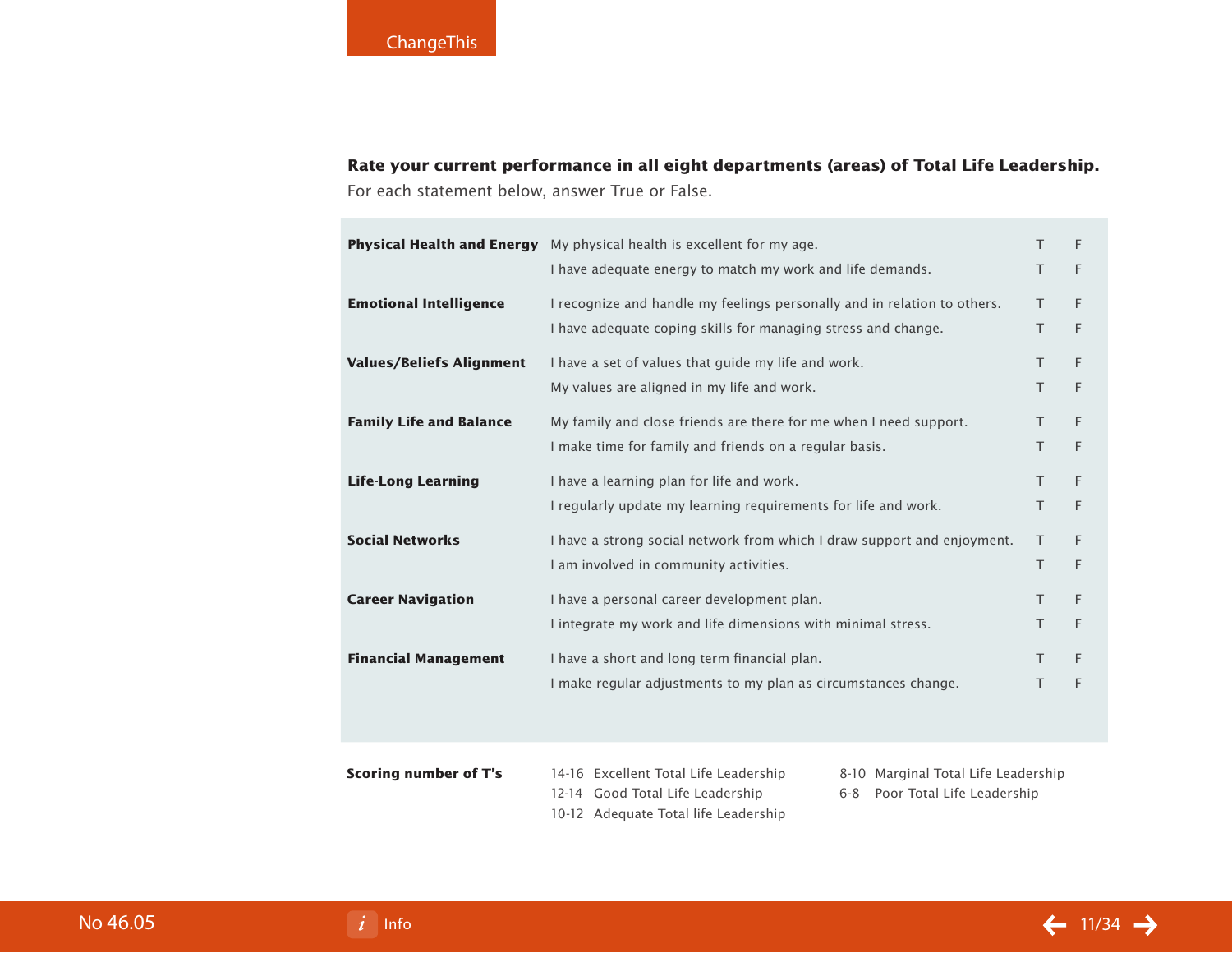Now we will develop our Vision, Mission and Plan for L1 Total Life Leadership.

Think about what you value most, how satisfied you are currently, and how you are currently performing. This data provides you information to formulate a L1 Leadership POV (Point of View) a Vision, Mission, and Plan.

## My Personal Vision for L1: Total Life Leadership

#### **My Vision to Action**

My personal vision for my Total Life Leadership is:

My goals for achieving my vision are:

As measured by:

My first quarter (next 90 days) action plan:

Once you have a strong L1 Vision and have begun to practice the tenets of L1, you become available to create the L2 portion of your Leadership Practice. Building and sustaining Collaborative Advantage requires a properly managed L1. Leaders who show the ability to successfully integrate the work and non-work areas of their lives set the tone for true collaboration. Others will observe and replicate the behaviors their leaders demonstrate.

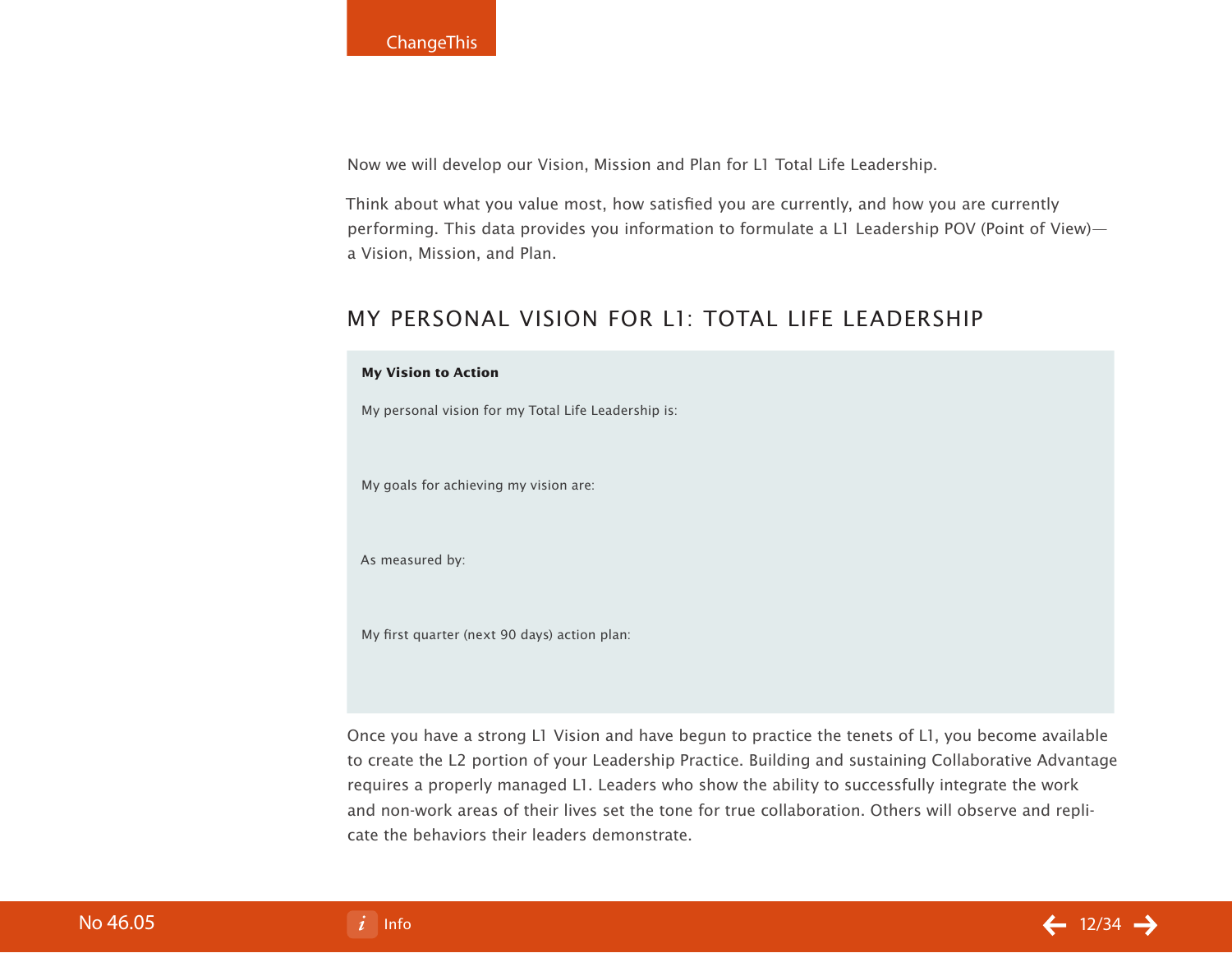## The second level is L2, Leading With Others: Building Collaborative Advantage

The ability to create Collaborative Advantage in one's organization emerges from the stability and foundation established at L1.

#### **The Challenge:**

Organizations, leaders, and individuals are being asked to address increasingly complex challenges. Rapid, continuous changes in technology drive the need for organizational changes and, perhaps more importantly, behavioral changes. Today's complex networks of relationships mandate a new level of cooperation and collaboration. Frequently people are being asked to obtain business results in environments where the traditional hierarchical structure no longer applies. In other words, people need to accomplish results by influencing others, often across organizational boundaries with no direct "line" control of the resources. The drumbeat of "do more with less" is now complicated by the need to form alliances throughout the business enterprise and beyond.

Collaborative partnerships are complex relationships that require deliberate formation and maintenance.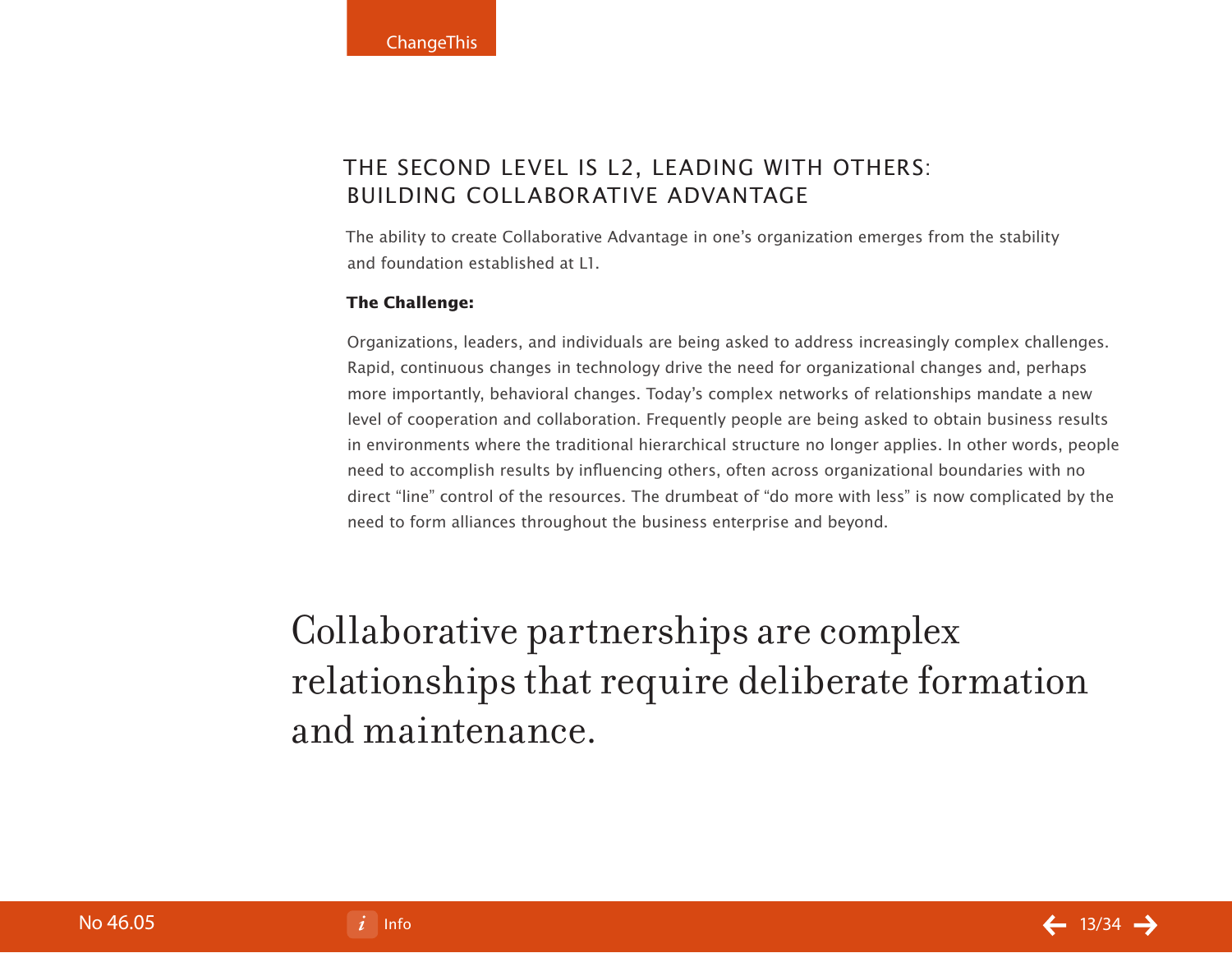Collaboration is now the order of the day, with people inside organizations, their customers, suppliers and even competitors. While widely viewed as beneficial, effective collaboration can be very difficult to achieve. The challenges to effective collaboration become more complex as the number of people and organizations in the collaboration effort increase. Collaborative partnerships, therefore, are the most complex and challenging to manage.

## **Collaborative partnerships are complex relationships that require deliberate formation and maintenance.**

By focusing on a set of foundational and sustaining elements right from the start, collaborative leadership can get started faster and with less difficulty. Existing collaborators can assess whether they have overlooked any of the elements that might be contributing to current difficulties. Either way, in new or established collaborations, time is required to build a foundation from which these elements yield the behaviors and discipline for high performance partnerships and collaborative relationships.

We invite you to take a look at your current experience with collaboration. This process will give you a chance to "sit and think" about how things are going, what you could do to improve, and actions that have the best chances for creating impact and improvement.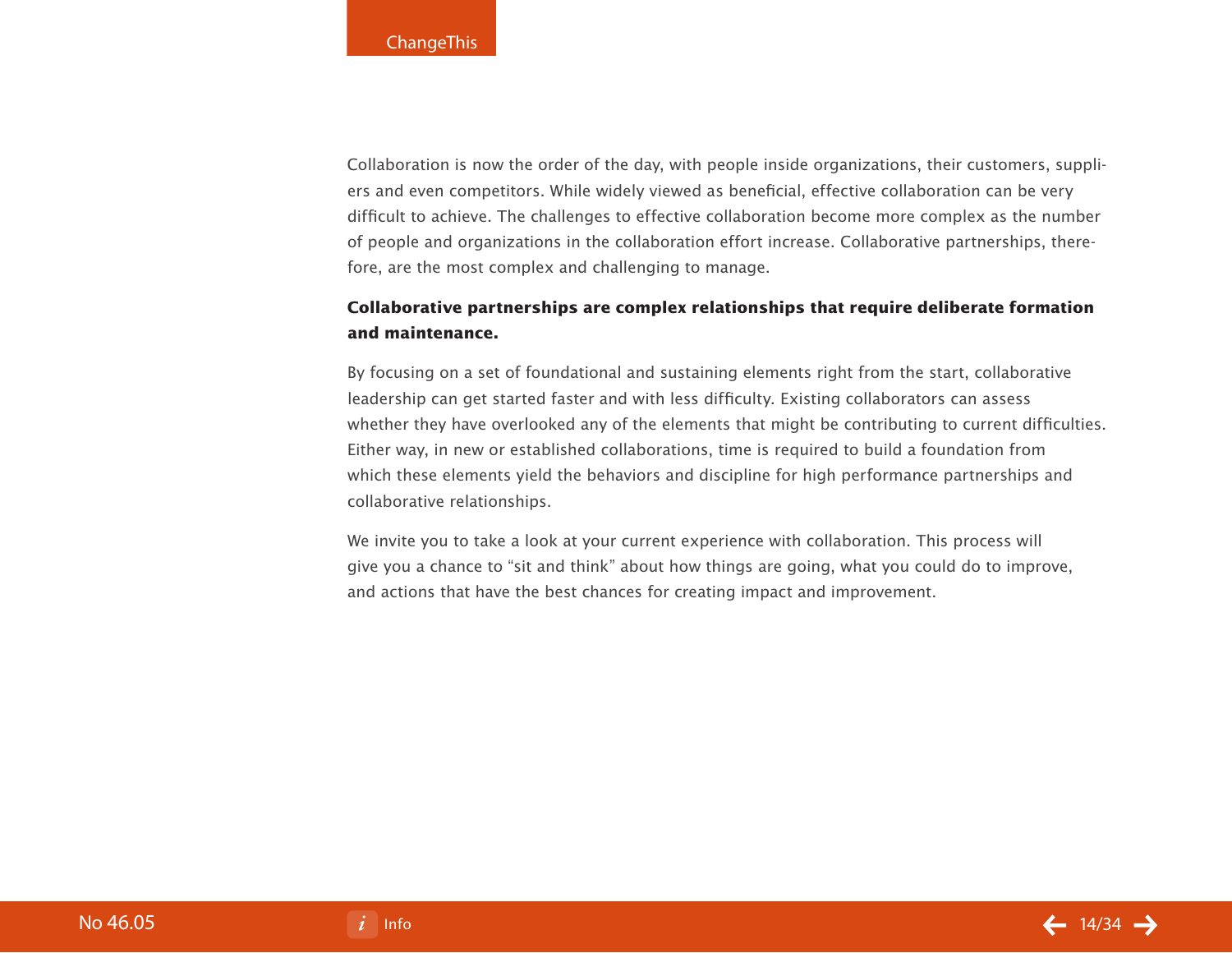## How are you experiencing collaboration now?

Increasingly, any kind of achievement requires the crossing of boundaries, often bringing improbable partners together for a free exchange of knowledge, skills and resources across disciplines, cultures and organizational units.

Describe a time when you were inspired by working with a person or a group in a collaboration that utilized everyone's strengths.

1. What did you learn about connecting across boundaries?

2. What were the outcomes?

3. What behaviors would you expect?

4. What kinds of organizational systems, norms, or practices would make it possible?

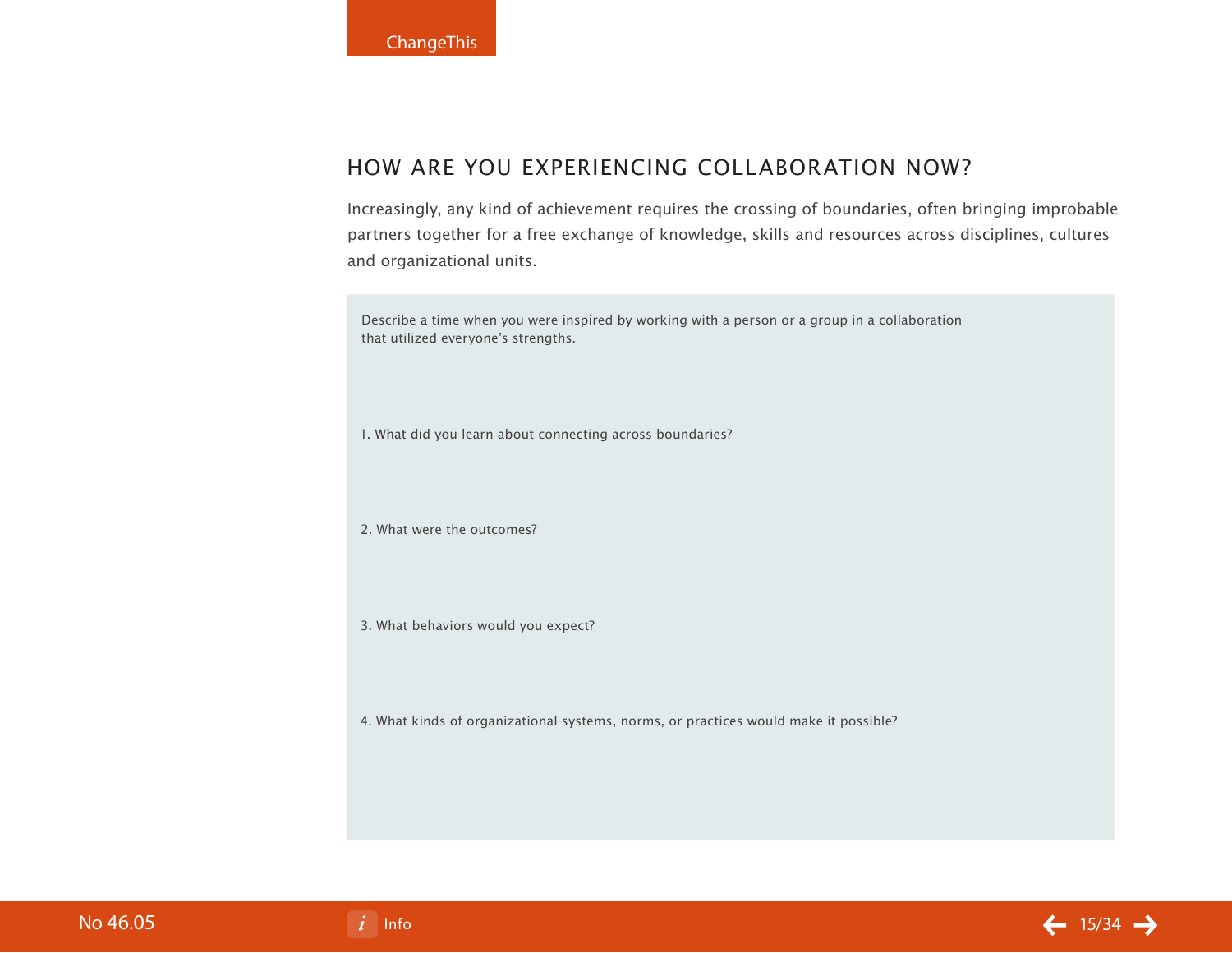#### **MIT Research Reveals Four Barriers to Creating Collaborative Advantage**

First Barrier: Unwillingness to Seek Input and Learn From Others. There is a prevailing attitude in our unit that people ought to fix their own problems and not rely on help from others outside the unit.

Second Barrier: Inability to Seek and Find Expertise.

Our employees often complain about the difficulty they have locating colleagues who possess the information and expertise they need.

Third Barrier: Unwillingness to Help. Our people keep their expertise and information to themselves and do not want to share it across organizational units.

Fourth Barrier: Inability to Work Together and Transfer Knowledge. Our employees have not learned to work together effectively across organizational units to transfer tacit knowledge.

**As leaders signal the importance of collaboration by working together among themselves, employees are more likely to be motivated to seek and provide the help they need to be successful.**

First we are going to look at **L2, Leading With Others for Collaborative Advantage:** Foundational and Sustaining Elements.

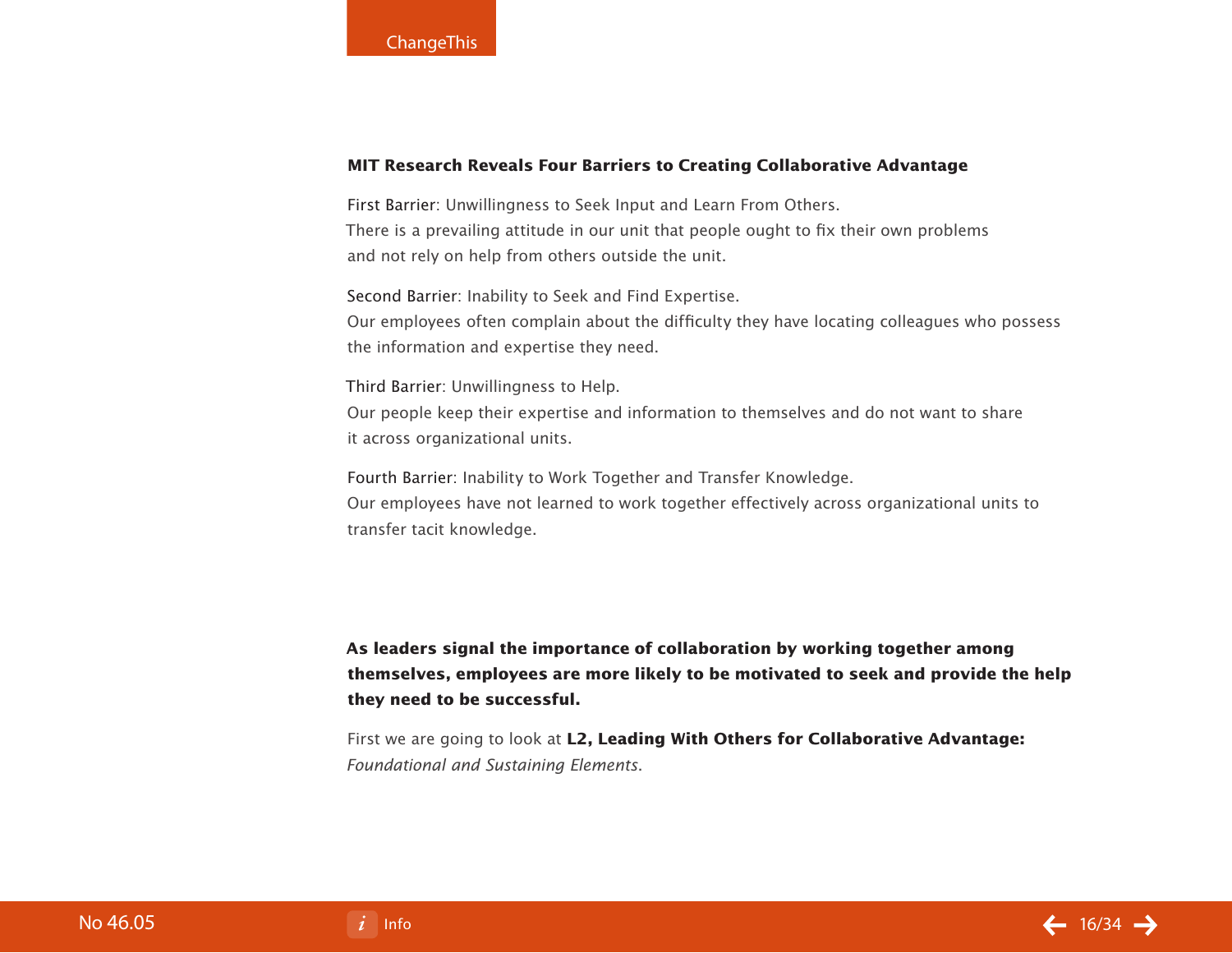## L2—Leading With Others: Six Foundational Elements

These are the actions and behaviors that need to be addressed in the initial stages of forming a collaborative partnership. If dealt with effectively, a climate of openness and trust begins to develop. Research has shown that investment in building a strong foundation for a partnership is significant in the determination of future success.

## **Choose a collaborative relationship that you are or have been involved in and answer the following TRUE or FALSE questions for that relationship.**

| <b>1. A Compelling Collaborative Vision:</b> Your collaboration has a compelling vision |        |   |
|-----------------------------------------------------------------------------------------|--------|---|
| that is clear, exciting and worthy of partnership.                                      | $\top$ | F |
| <b>2. Shared Leadership:</b> Members share leadership where appropriate,                |        |   |
| not relying on any one person for all leadership functions.                             | T.     | F |
| <b>3. Shared Challenge and Solution Approach:</b> All partners share in the definition  |        |   |
| of the challenge and definitions of suggested solutions.                                | $\top$ | F |
| <b>4. Shared Power Equity:</b> There is sharing of power and equity on key decisions    |        |   |
| and action items tied to mutual collaborative strategy.                                 | $\top$ | F |
| <b>5. Interdependence:</b> The collaboration uses the diverse skills of members         |        |   |
| and partners inside and outside the organization.                                       | $\top$ | F |
| 6. Mutual Accountability and Responsibility: Members share responsibility               |        |   |
| and accountability for the results of the entire group.                                 | T      | F |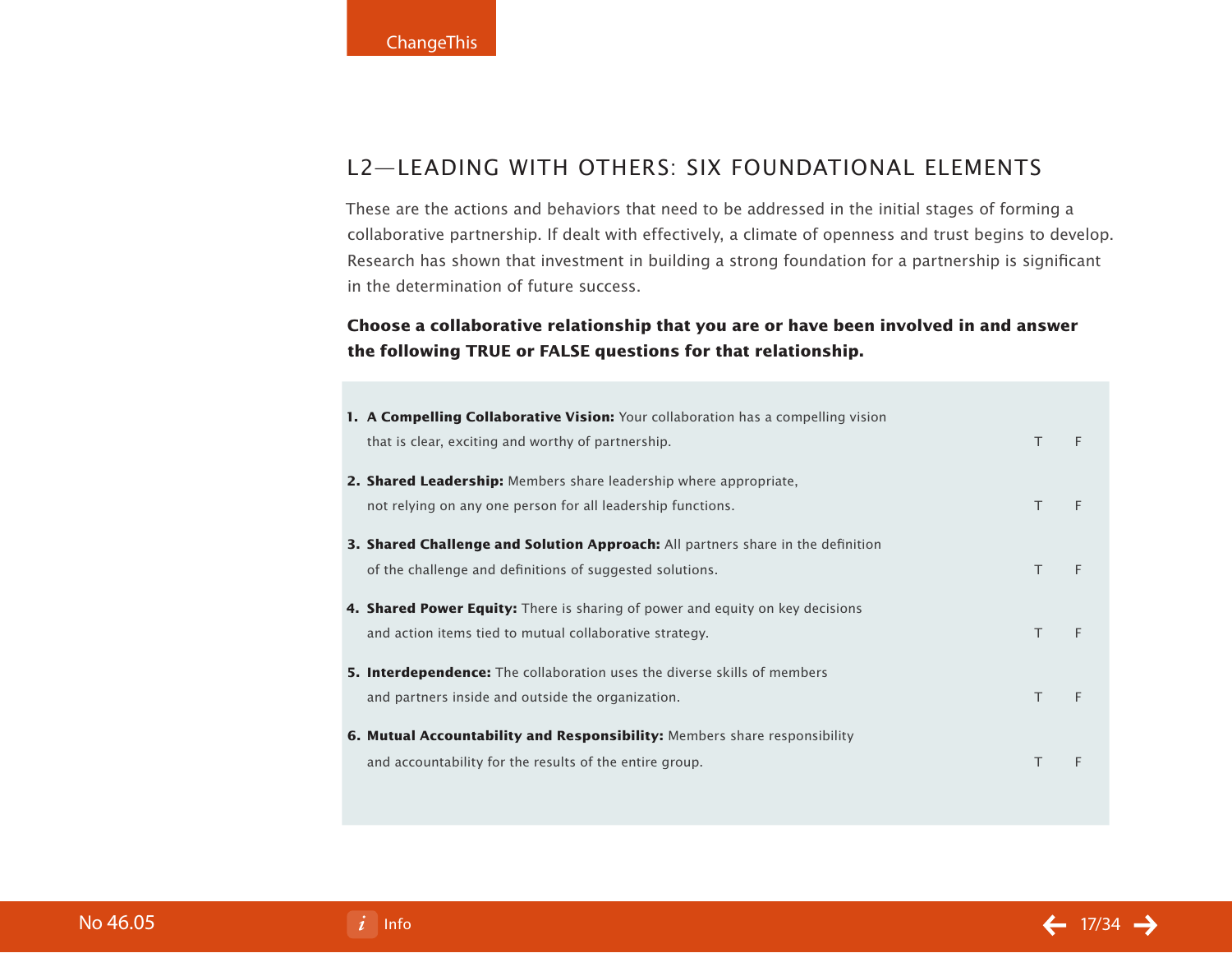## L2—The Collaborative Advantage: Six Sustaining Elements

The Collaborative Advantage Sustaining Elements are those actions that maintain the energy, commitment and enthusiasm necessary for the partnership over time. **.**

| 1. Continuous Attention to the Collaborative Process                                                    | т | F |
|---------------------------------------------------------------------------------------------------------|---|---|
| The collaboration has agreements for how it will work together and works to improve them.               |   |   |
| <b>2. Strong Communication Links</b>                                                                    | Τ | F |
| Members keep other members informed about work contracts, problems.                                     |   |   |
| <b>3. Explicit Decision Making Process</b>                                                              | Τ | F |
| The decision making process is clear and transparent to all members.                                    |   |   |
| <b>4. Trust and Commitment</b>                                                                          | T | E |
| Members act according to agreed upon values regarding output and process for achieving results.         |   |   |
| <b>5. Credit and Recognition</b>                                                                        | Τ | F |
| The collaboration has explicit agreements on how to handle visibility, authority, and I. P. of members. |   |   |
| <b>6. Interest Based Negotiation/Problem Resolutions</b>                                                | т | F |
| The collaboration utilizes the components of Interest Based Negotiations to achieve                     |   |   |
| greater shared success                                                                                  |   |   |
|                                                                                                         |   |   |

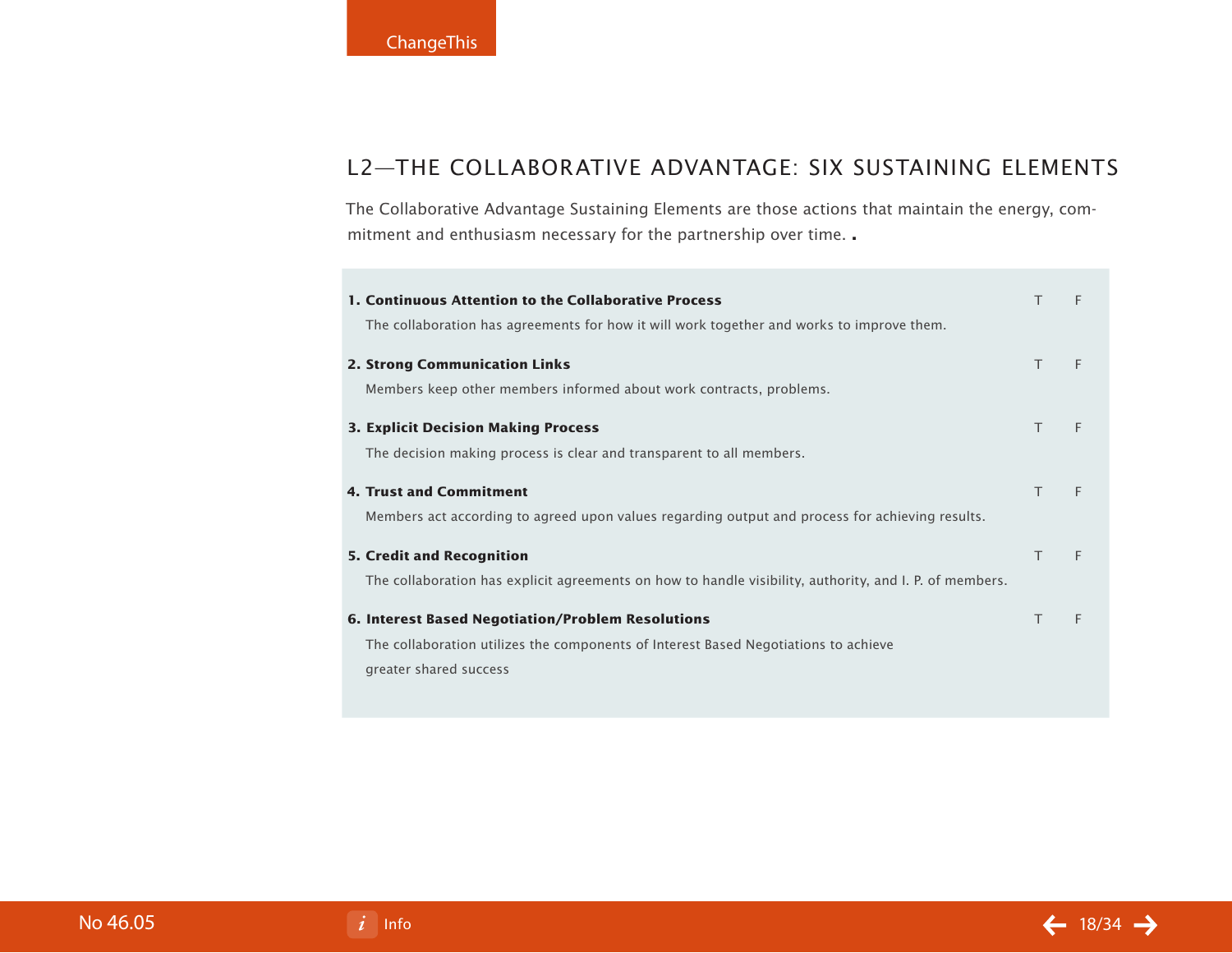#### **Key Questions**

1. Based on your ratings, which were your strongest Foundational Elements?

2. Which Foundational Elements need improvement?

3. What support do you need from your collaboration partners in order to be successful in creating a strong foundation for collaboration?

4. Which were your strongest Sustaining Elements?

- 5. Which Sustaining Elements need improvement?
- 6. What support do you need from your collaboration partners in order to be successful in sustaining collaborations?

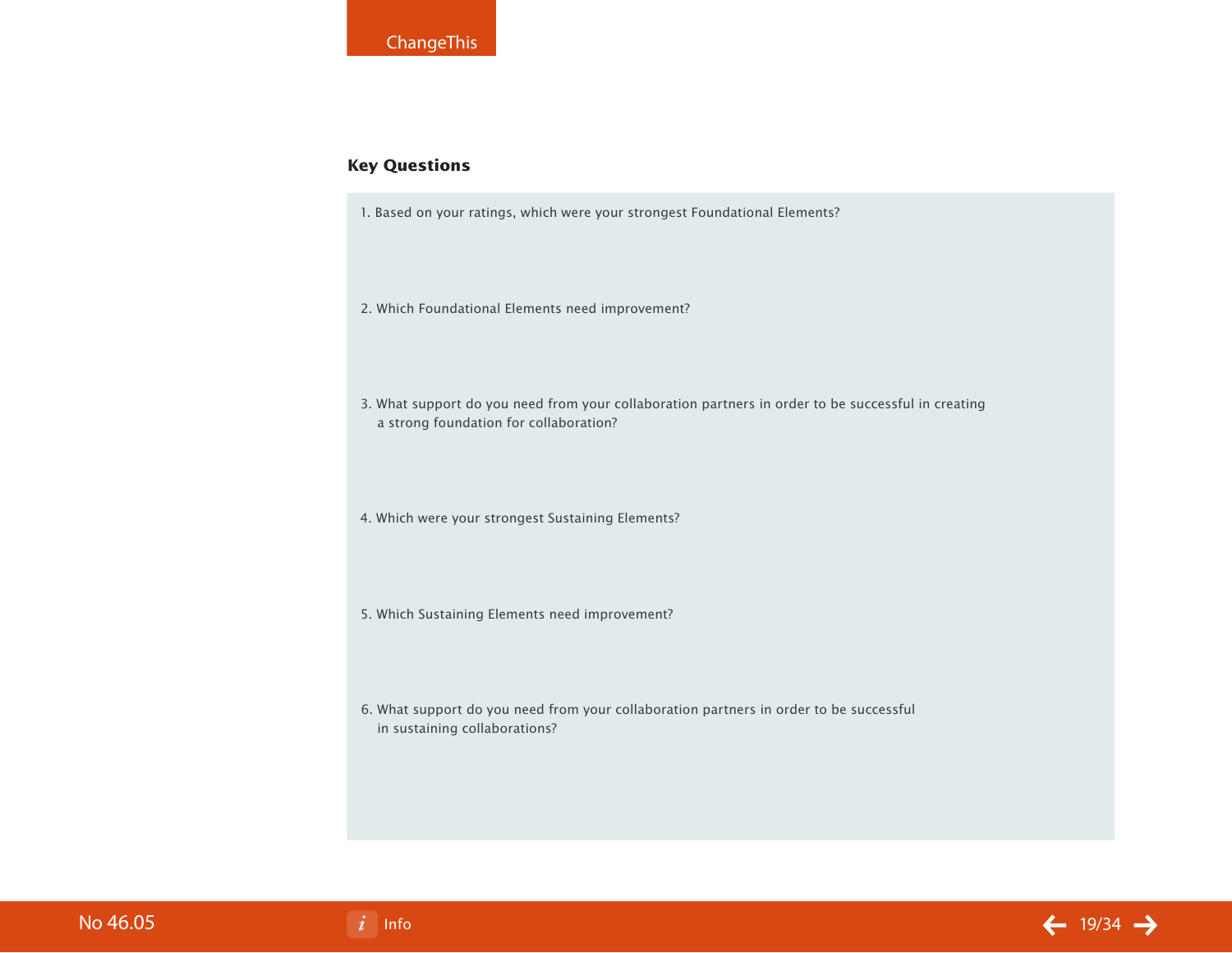## **Seven Collaborative Advantage Relationships: Adapted from Marshall Goldsmith's Article "Partnering The New Face Of Leadership."**

There are at least seven different partnerships that require maintenance and regular attention. Not everyone has all seven, but most of us have four or more. There are three inside your organization: Direct Reports, Co-workers and Other leaders and managers. And there are four outside your organization: Customers, Suppliers, Competitors and Consultants.

Based on our global economy and the 24-7-365 business environment we all live in, there are several new realities to being successful in business today. The challenge of leadership is growing. Building partnerships inside and outside the organization is going to become a requirement, not an option, for future leaders. On the next page we have contrasted some of the traditional behaviors with the new realities of today's world.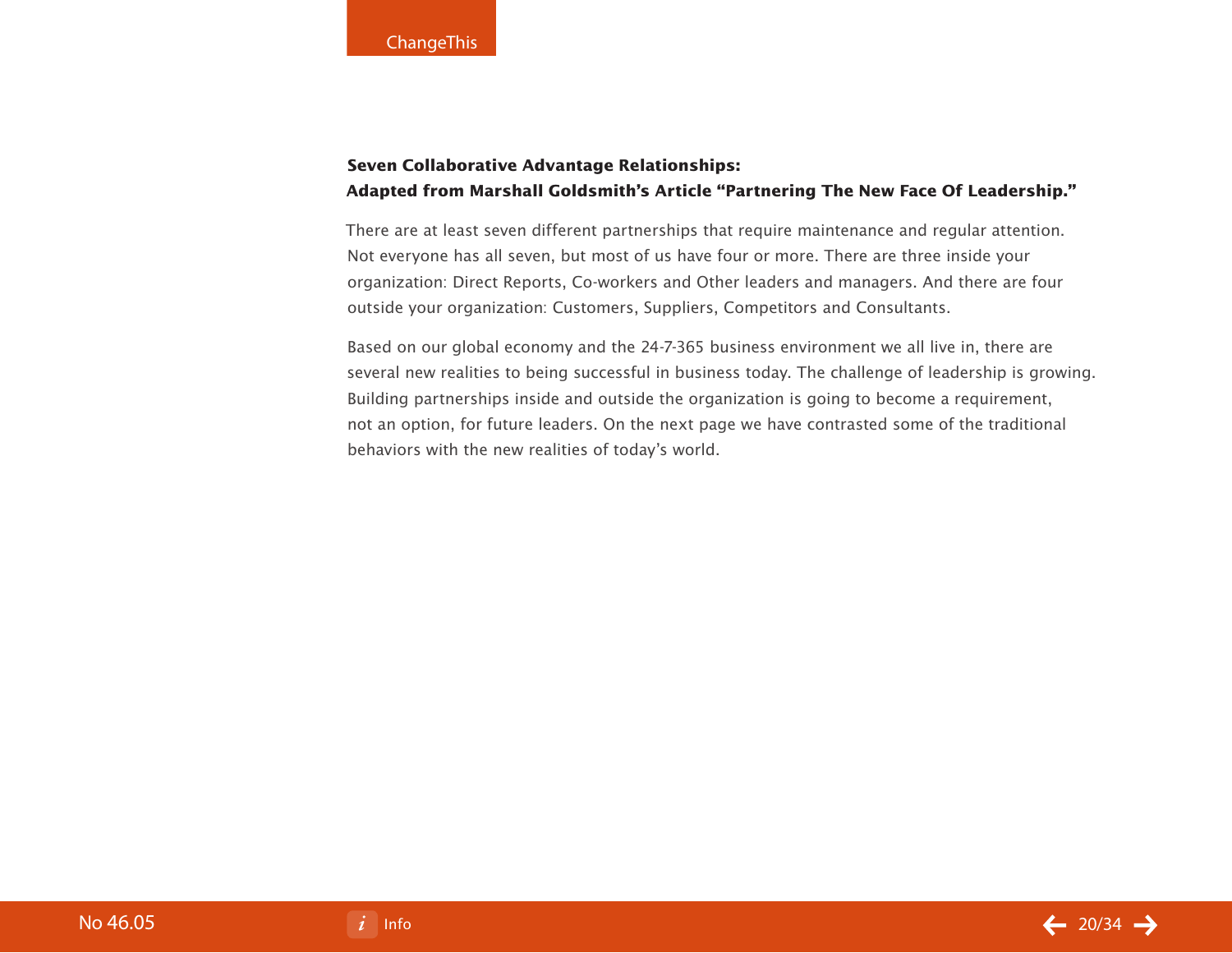#### **The Old and The New!**

- Telling direct reports (who know less than we do) what to do is a lot simpler than developing relationships with partners (who know more than we do). •
- Being able to work in a "silo" is a lot simpler than having to build partnerships with peers across the organization. •
- "Taking orders" from managers is a lot simpler than having to challenge ideas which may not meet customer needs. •
- Selling a product to customers is a lot simpler than providing an integrated solution.
- Getting the lowest price from suppliers is a lot simpler than understanding their complex business needs.
- Competing with competitors is a lot simpler than having to develop a complex customersupplier–competitor relationship.

Let's think about some of the challenges of changing many of these long practiced behaviors and the magnitude of overturning decades old realities for the 21st Century business.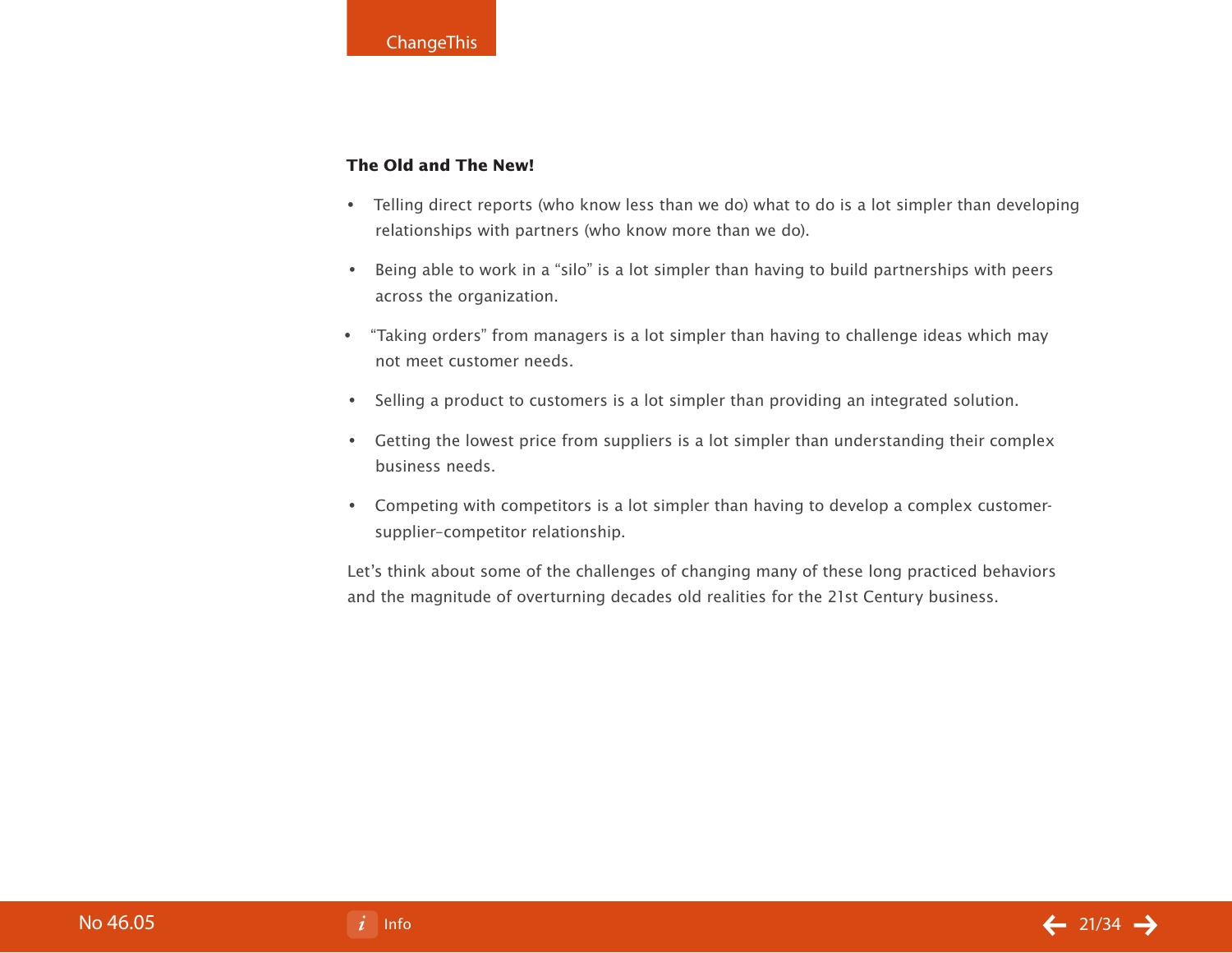## BUILDING COLLABORATIVE PARTNERSHIPS INSIDE THE ORGANIZATION

In traditional organizations, sharing resources across organizational boundaries has been the exception rather than the rule. Today, we must build and maintain these relationships to remain competitive. Sharing costs, risks and credit for business successes rather than competing internally is the new formula for success.

#### **Partnership With Direct Reports**

The concept of partnering to develop people's skills is sometimes a difficult one. When we begin to view our direct reports as "partners" in the business as opposed to people working "for" us, we can reshape the relationships. Offering "stretch assignments" and challenging people to continuously develop their skills goes a long way toward achieving the success we seek. Also, really "knowing" people—their hopes and dreams—enables us to "partner" in a much more effective way.

#### **Partnership With Co-Workers**

Working with peers to achieve organizational success can be tricky. Often, peers are seen as competitors for the next promotion or "plumb" assignment—and they are! In a collaborative culture, this competition is seen through different eyes. Instead of "out-doing" the other person to get noticed, we must work "with" others effectively in order to advance. Donating resources for the greater good of the enterprise and working together to achieve mutual success are hallmarks of a healthy, collaborative culture.

#### **Partnering With Other Leaders**

Thinking more strategically about organizational success allows you to be available for mentoring and being mentored. Sharing ideas and success stories, creating an atmosphere of cooperation and mutual respect is key to collaboration. Building and leveraging the total human resource of an organization is now everyone's job.

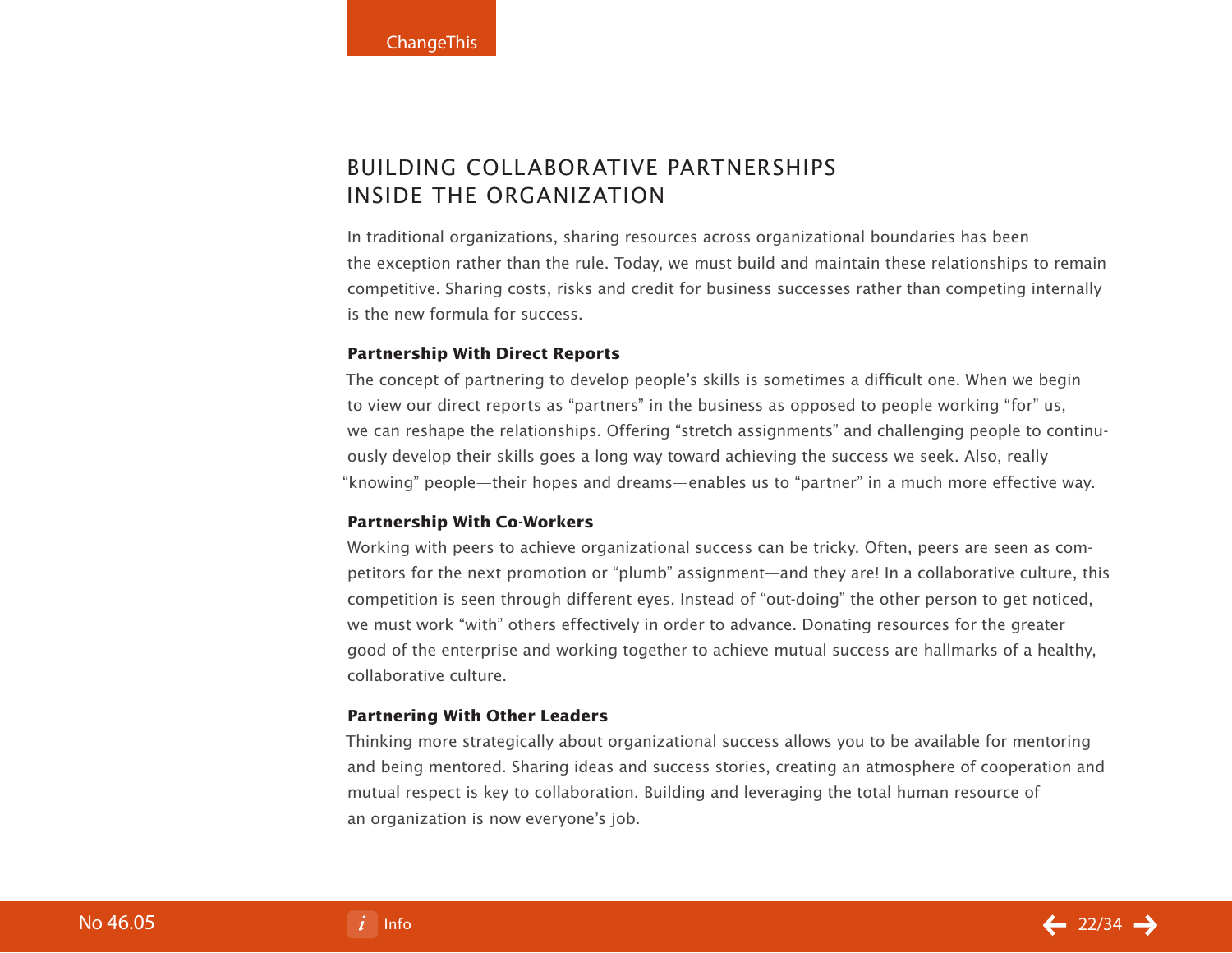## BUILDING PARTNERSHIPS OUTSIDE THE ORGANIZATION

#### **Partnering With Customers**

Traditionally, "vendors" sold "products" and/or "services" to customers in a relative vacuum. Customers were faced with the daunting task of integrating various components purchased from multiple vendors and integrating them into a "solution" for their business.

Today, customers require integrated solutions that are designed specifically for their business and they want to have relationships with fewer suppliers. Leaders from supply organizations will need to become more like partners and less like salespeople.

#### **Partnering With Suppliers**

If you are on the other side of the equation, you will have to develop a deep understanding of your supply partner's business and forge a long-term relationship that is mutually beneficial. Historically, purchasing professionals were rewarded for "getting the lowest price," while today, building lasting, mutually beneficial relationships with supply partners is more important. Many leaders realize that their success is directly related to their supply partner's success.

#### **Partnering With Competitors**

The most radical change in the role of leader as partner has come in the area of

partnering with competitors. Only a few years ago, collaborating with a competitor to satisfy a mutual customer was unthinkable, while today it is becoming commonplace. Customers are demanding (and they deserve) integrated solutions to their business problems and challenges. Forward thinking leaders today see their competitors as potential customers, suppliers, and partners.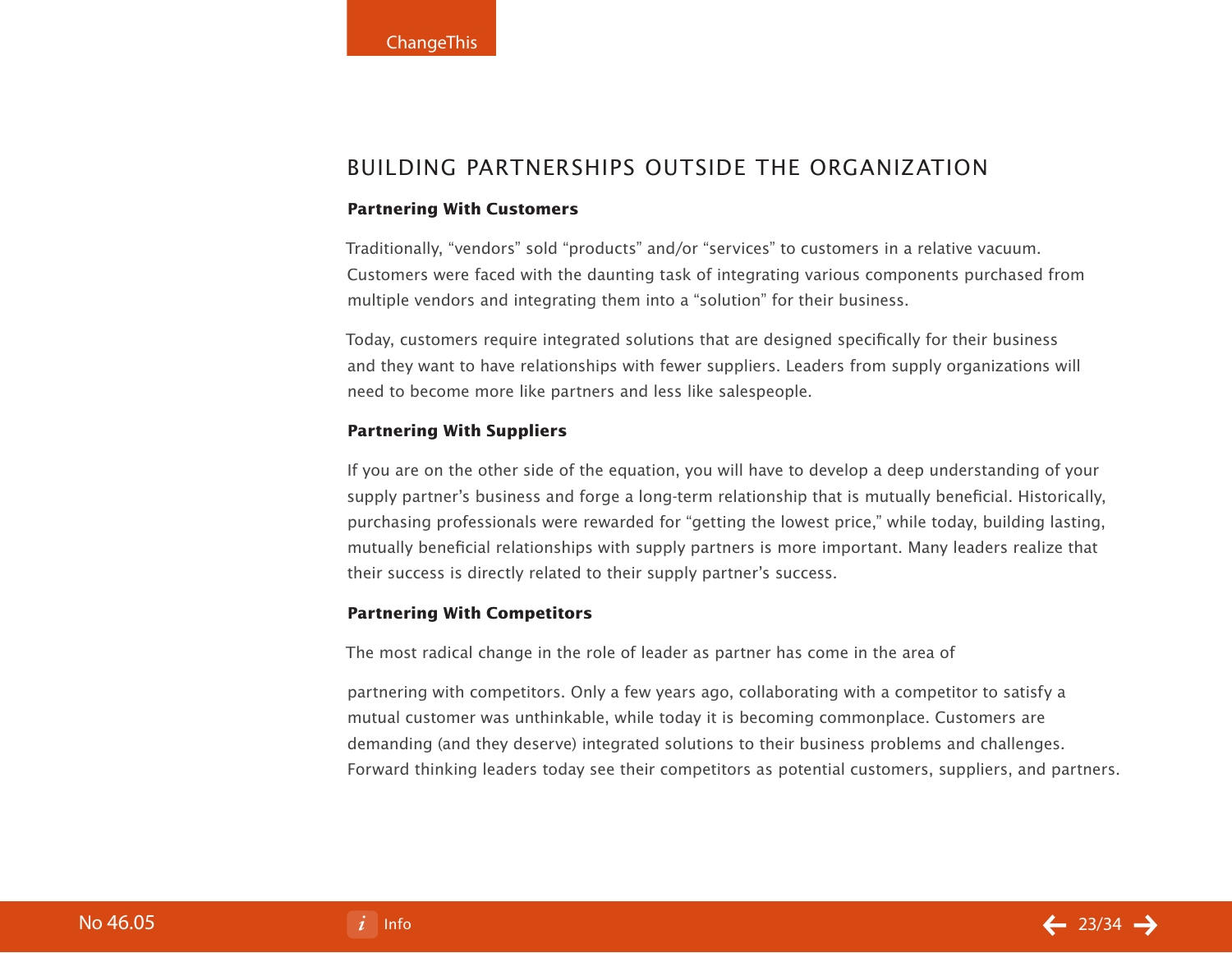#### **Partnering With Consultants**

Consultants are playing an ever more important role in successful companies. From Technical Consultants who bring specific technical expertise to an engagement, to Management and Leadership Development Consultants who tend to work with people and processes, businesses are utilizing these "experts" to augment their people and compliment their knowledge.

With flexibility and agility the order of the day, being able to "rent' this expertise instead of "buying" it allows organizations small and large to better manage their workforce and control their overhead costs.

Of the seven different Partnerships described above, choose one from inside your organization and one from outside and characterize where the relationship is today, where you would like it to be and what specific actions you could take to move it in the desired direction.

Inside Relationship: Where It Is Today: Where I'd Like It To Be: Outside Relationship: Where is it today? Where would I LIKE IT TO RE?

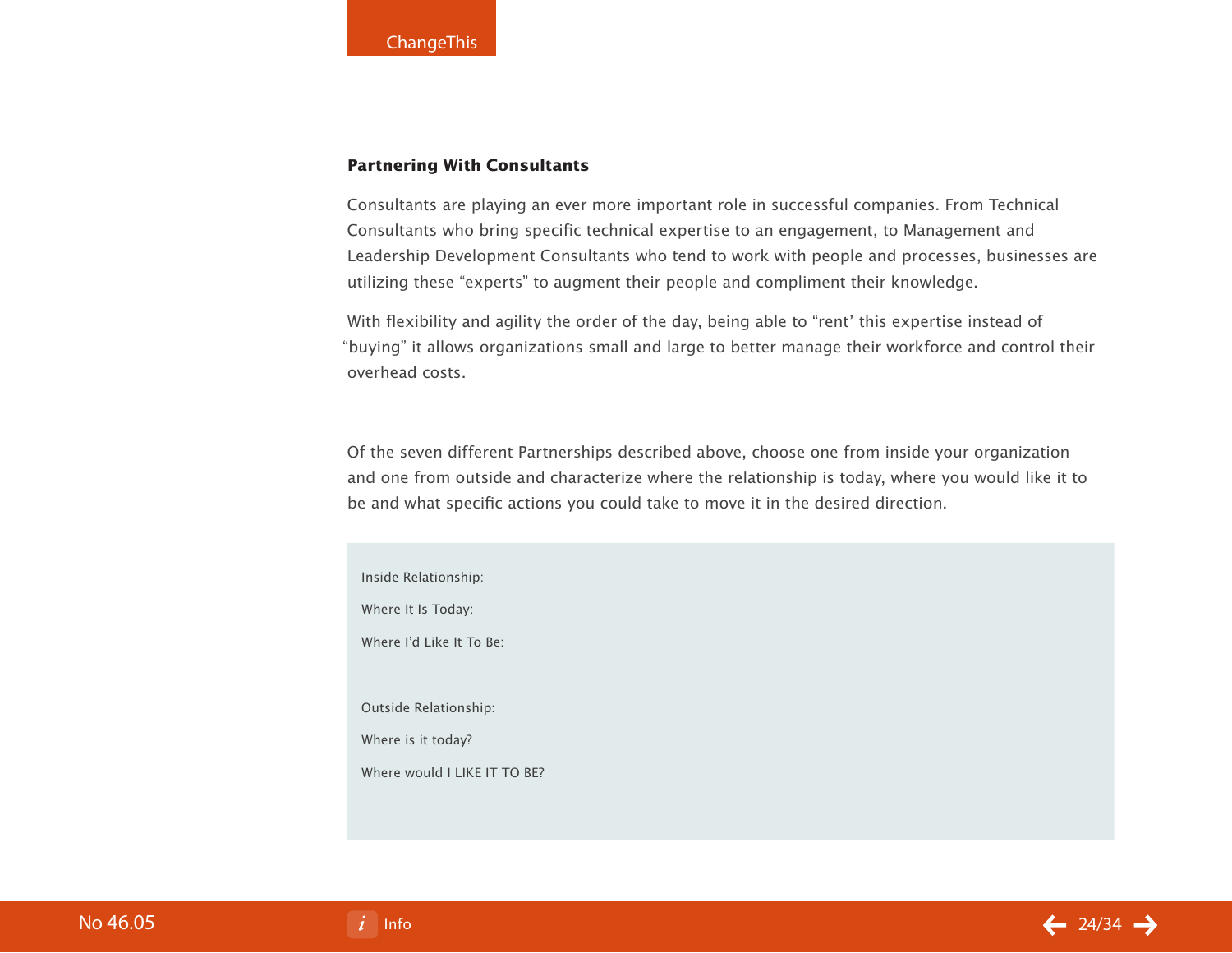## My Personal Vision To Action

#### **L2 Leading With Others Building Collaborative Advantage**

Based on your assessments of you current Collaborative Advantage abilities, you can now formulate a L2 Leadership POV (Point of View)—a vision, mission, and plan.

My personal vision for L2 Collaborative Advantage is:

My goals for achieving my vision are:

As measured by:

My first quarter (next 90 days) action plan:

Once you have achieved good self-leadership and have invested in building Collaborative Advantage in your organization, you are ready to build the Best Place to Work. L1 and L2 serve as the foundation for building the Best Place to Work and, in fact, once you have become proficient in both L1 and L2, you have already begun building your Best Place to Work.

People have taken note of your leadership and the way you lead and manage yourself and your team, and by noticing, they have already begun to shift. Demonstrating the integrity of your internal values, telling the truth about your business and the many situations we find ourselves in, and really leveraging your direct reports and others throughout the organization sets the stage for others to follow. By your very actions, you have given others the "permission" they need to mirror your behaviors.

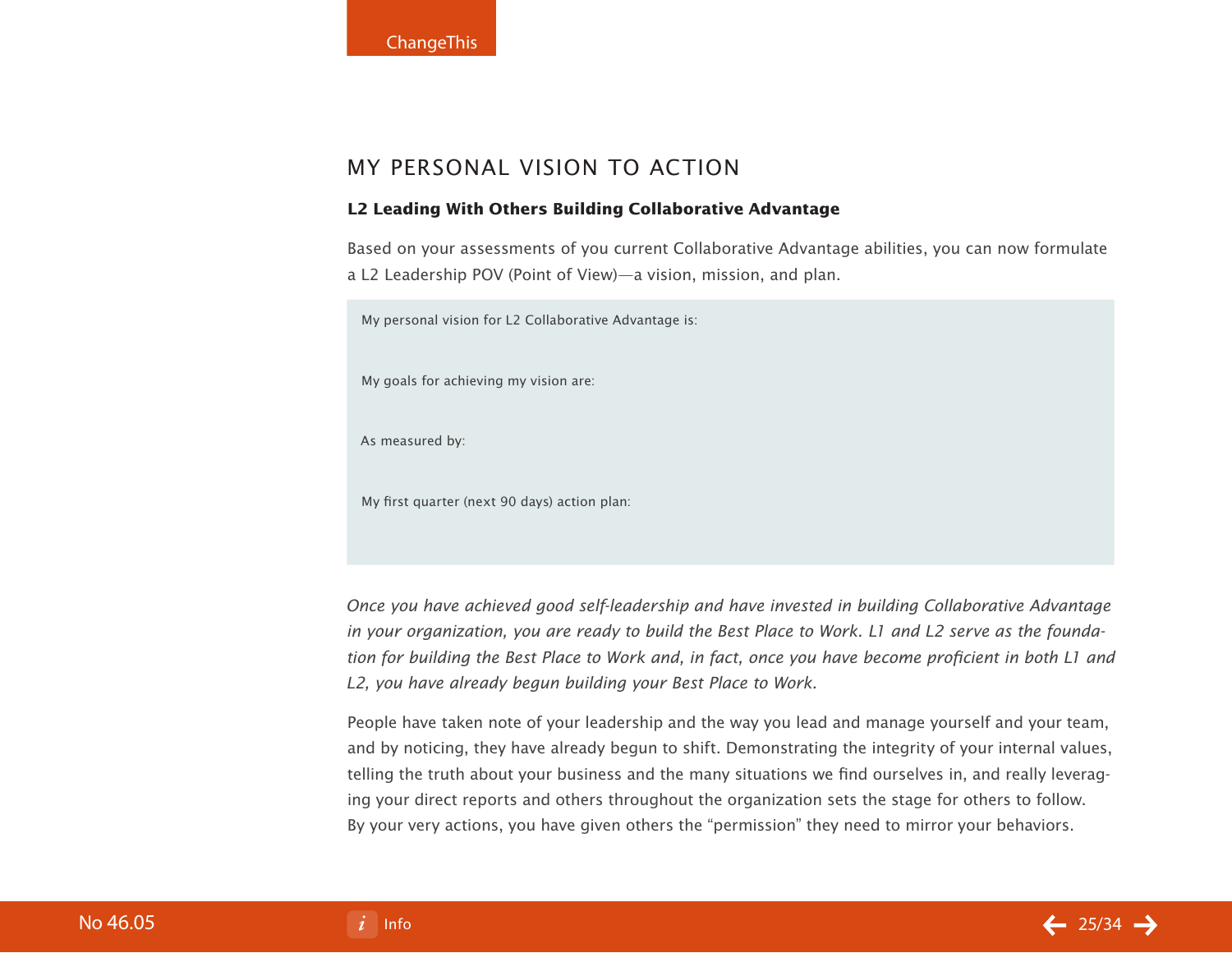## The last level is L3: Leading Others

As we have said, Levels L1 and L2 provide the foundation for the best of authentic leadership. This is the high result level where L1—Leading Self, and L2—Leading With Others, gives way to real L3 Leadership **Power**. This is not position power or even influence power, but rather a **Regenerative Power** that is additive to the organization and its people.

Engaging, mobilizing, and motivating others to realize their own L3 Leadership POWER fuels the leadership engine. This POWER creates a climate of self-responsibility, trust, and risk taking based on people who lead themselves well. People who lead themselves well make stronger leaders, who in turn create stronger teams, and together they build high performance organizations.

Marcus Buckingham of MIT led the analysis of data from surveys conducted by the Gallup Organization between 1997and 2001 of over three million employees in 350 companies.

The data also includes nationally representative samples from interviews with employees in the US, UK, Germany and Japan. His team discovered some essential truths about the connection between a fully engaged staff and exceptional bottom line results.

Three key insights which emerged from this data were:

- 70% of US employees are not engaged at work. 1.
- All organizations' cultures are equally inconsistent. 2.
- The longer an employee stays with a company, the less engaged they become. 3.

On the other hand, when one studies the companies in the top 10% and the bottom 10% of profitability, and then compares those companies' retention statistics, one finds a clear statistical correlation between the loss of staff and the low profit margin of an enterprise.

This data underscores the impact that truly effective front-line managers have on organizational success. These great managers are key to the selection and retention of the most talented and engaged employees.

Their ability to select for, clarify expectations around, deploy with an eye for peak performance, and develop staff to emphasize natural talents leads to an engaged staff that produces bottom line results.

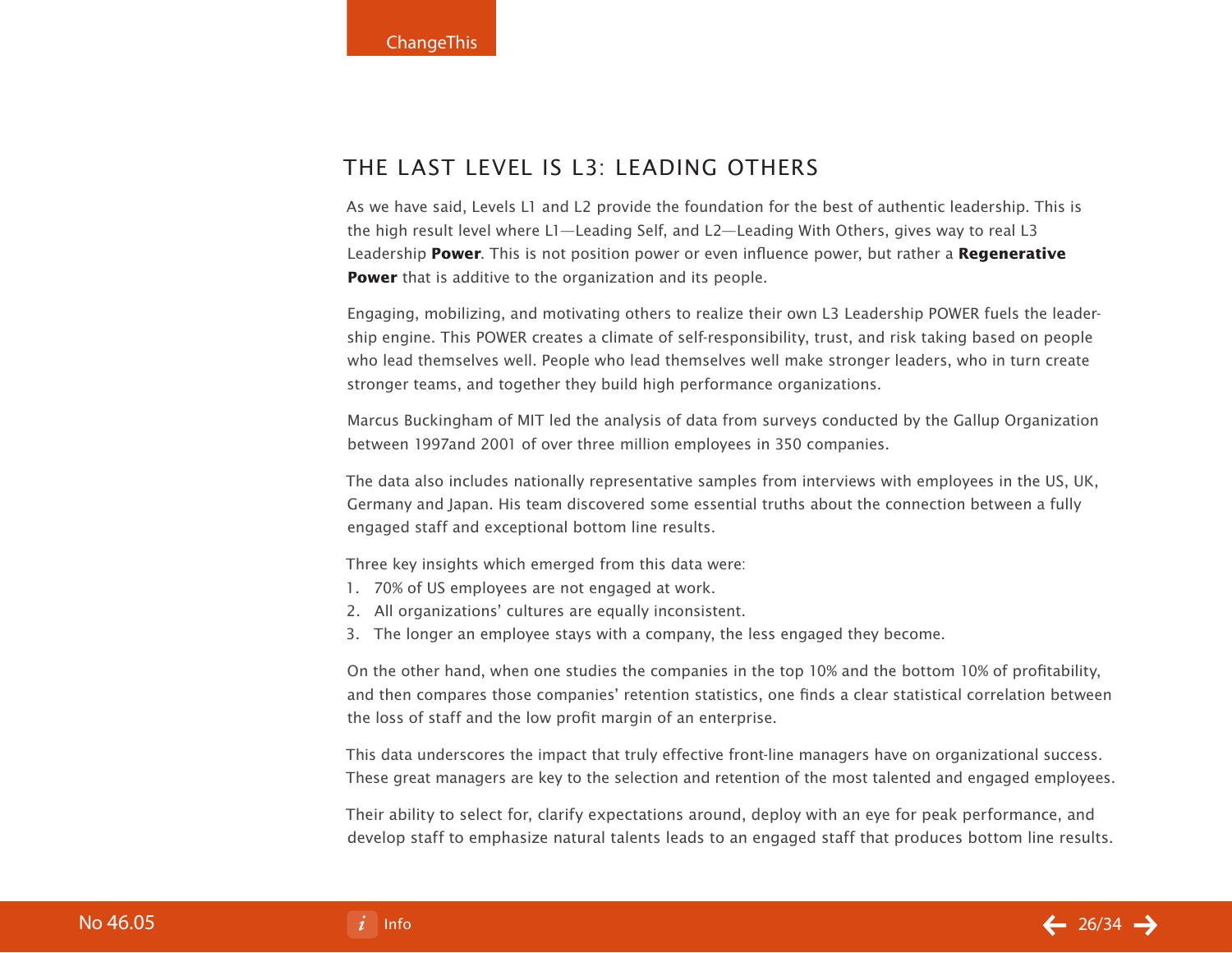## Great Leadership—Best Places To Work— Bring Great Results

In a best place to work, how people are treated adds significantly to the competitive advantages available to the organization. The Great Place To Work Institute's research covering best employers for Fortune magazine's "100 Best Companies to Work for in America" annual article confirms that these great workplaces benefit from the following:

- Receive more qualified job applications for open positions. •
- Experience a lower level of turnover. •
- Experience reductions in health care costs. •
- Enjoy higher levels of customer satisfaction and customer loyalty. •
- Foster greater innovation, creativity and risk taking. •
- Benefit from higher productivity and profitability. •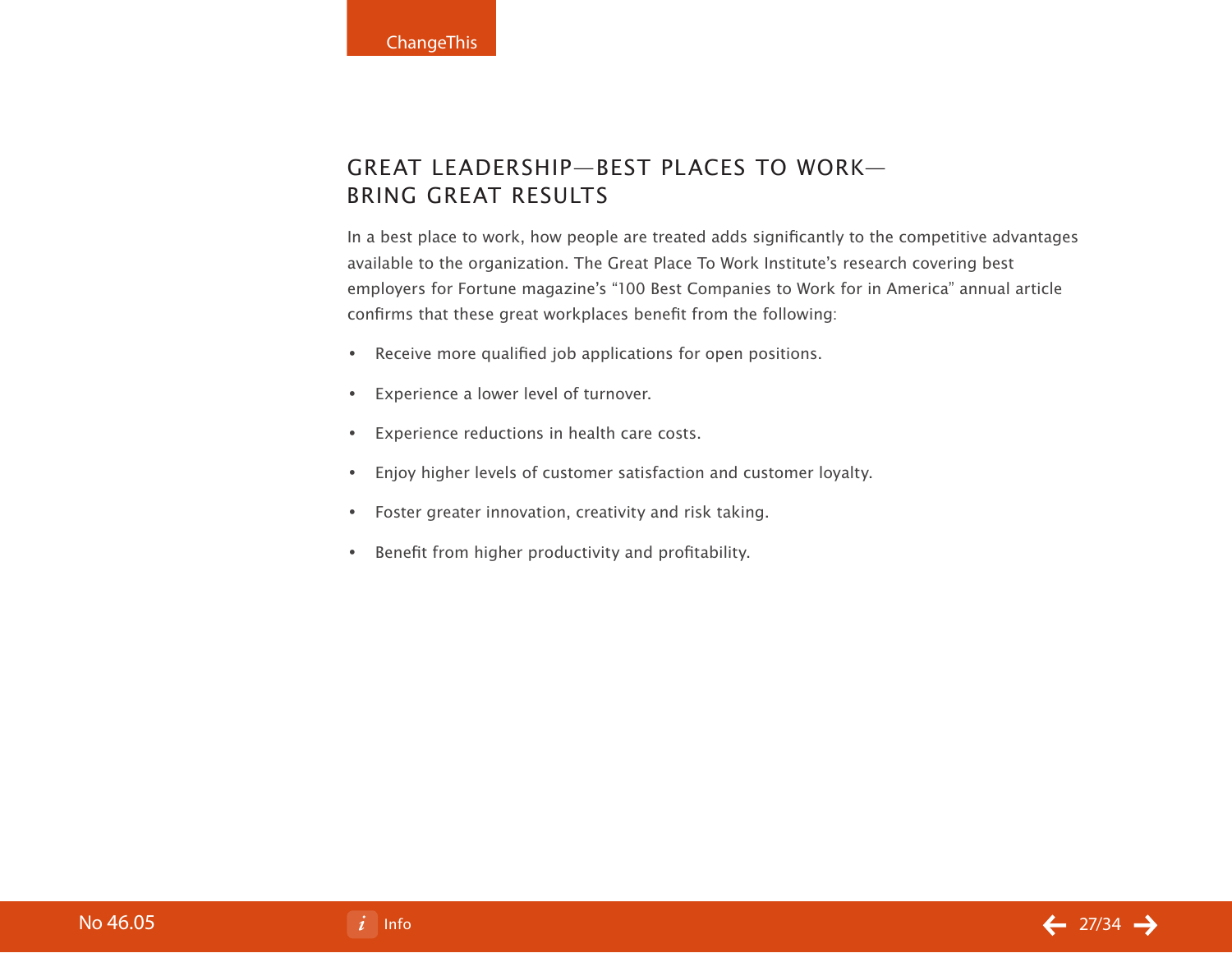## Best Companies Outperform Their Peers

Numerous independent studies have shown that companies from the "100 Best" list deliver higher returns than their peers. When you invest in your people, you invest in your organization's success. A comprehensive review by the Department of Labor of more than 100 studies that examined the link between progressive people practices and improved bottom line results concluded that:

- There is a positive relationship between training, motivating, and empowering employees and improvements in productivity, employee satisfaction and financial performance.
- When developing and implementing a people strategy with progressive people practices, a combination of practices is more effective than a single practice.
- The impact of progressive people practices is greater over the long term (3 plus years), indicating that practices need to be integrated into the work environment to provide benefits.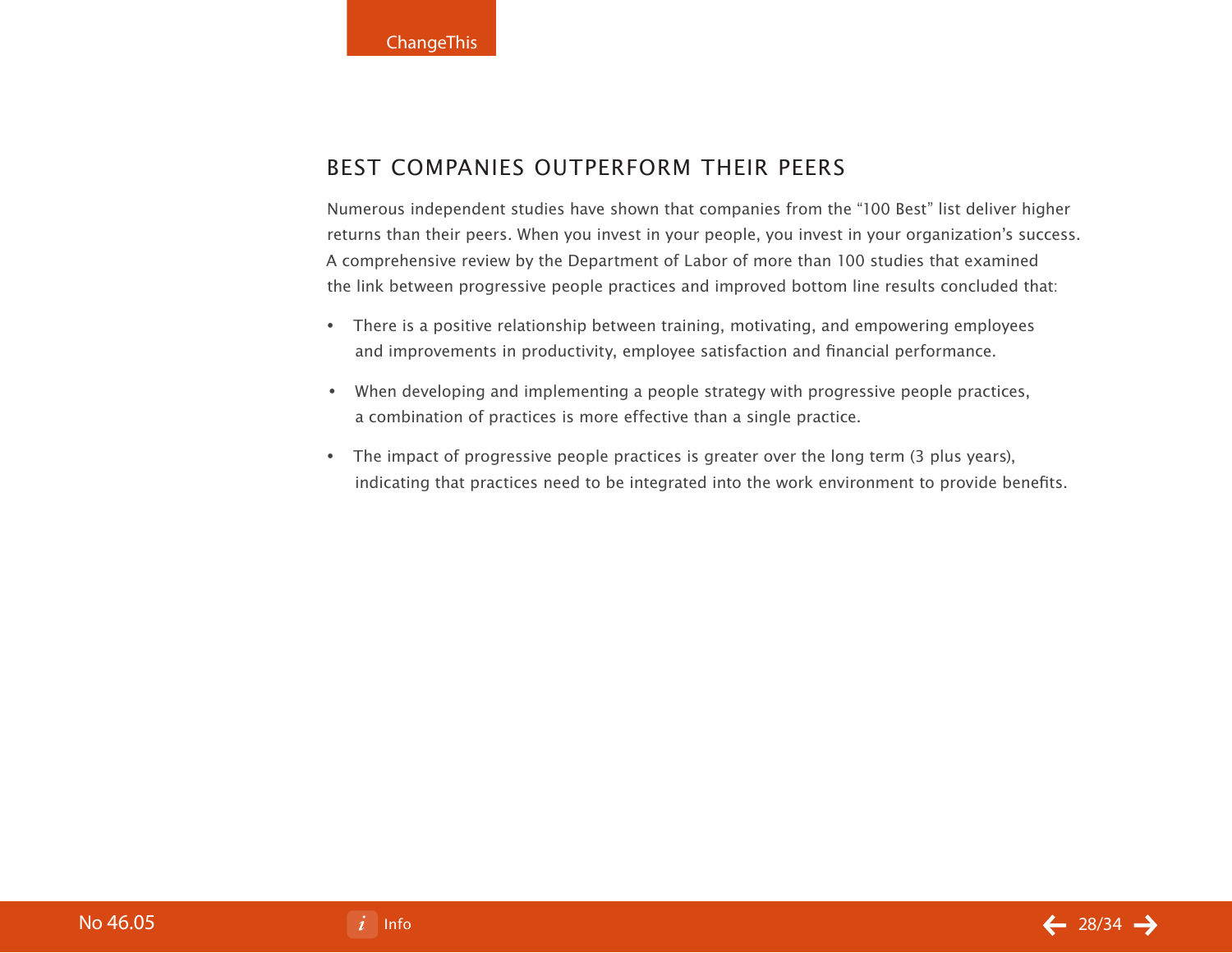## WHAT MAKES The BEST PLACE TO WORK?

## **This section is adapted from and based on The Great Place To Work Institute's guidelines for a Great Place to Work.**

THE BEST PLACE TO WORK is one in which you "trust the people you work for, have pride in what you do, and enjoy the people you work with."

Any company, division, team, or workgroup can be a great place to work.

## **Trust between managers and employees is the primary defining characteristic of the very best workplaces.**

A great workplace is measured by the quality of the three, interconnected relationships that exist there:

- The relationship between employees and leadership/management. •
- The relationship between employees and their jobs/company. •
- The relationship between employees and other employees. •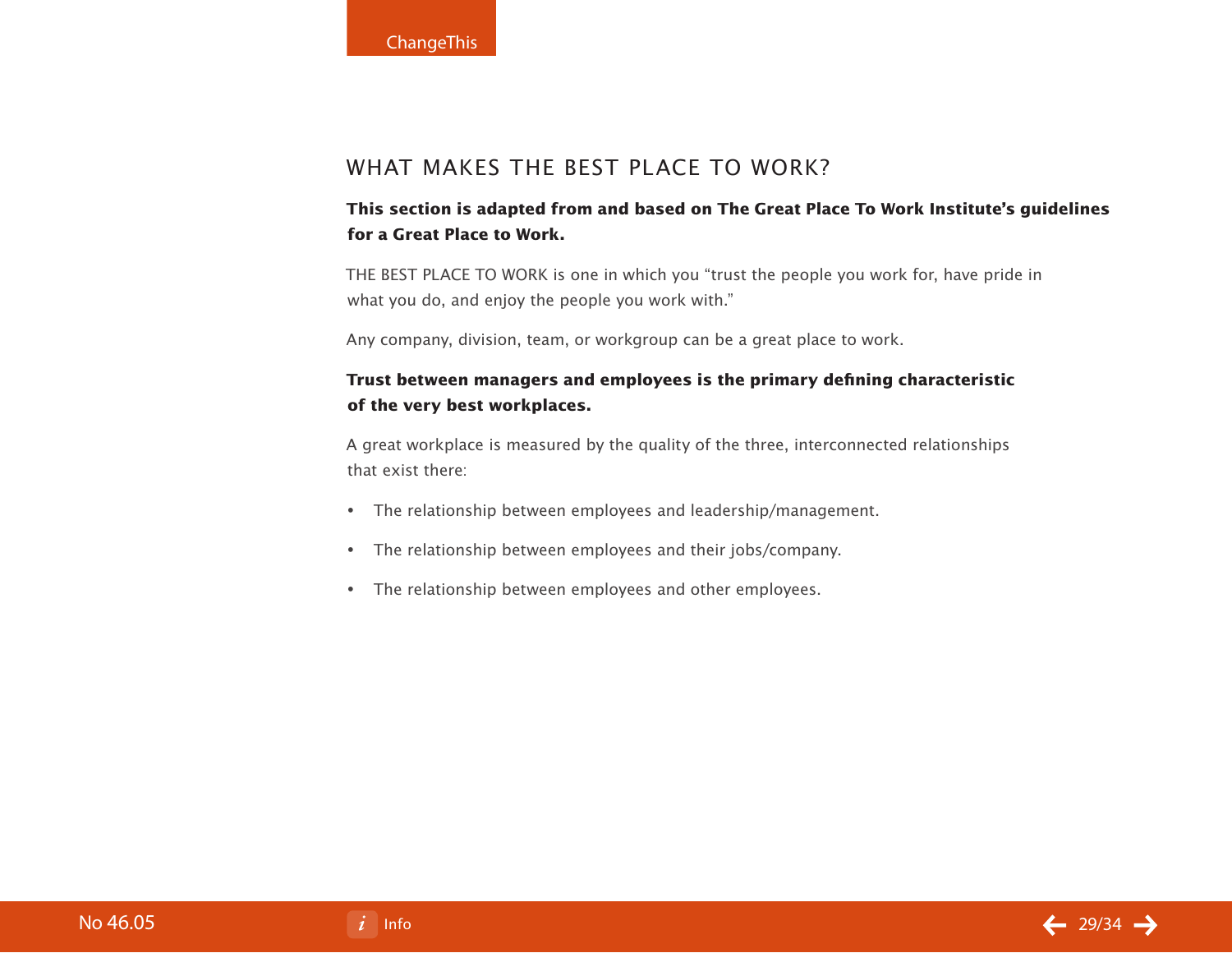#### **The L3 Dimensions Of A Best Place To Work**

Leaders can create a Best Place to Work Culture by doing the following.

#### **Creating a Culture of Trust**

The essential ingredient for the primary workplace relationship between the employee and the employer is trust. In the L3 model, trust is composed of three dimensions: **Credibility**, **Respect**, and **Fairness**.

**Credibility** means managers regularly communicate with employees about the company's direction and plans—and solicit their ideas. It involves coordinating people and resources efficiently and effectively, so that employees know how their work relates to the company's goals. It's the integrity management brings to the business. To be credible, words must be followed by appropriate actions.

**Respect** involves providing employees with the equipment, resources, and training they need to do their job. It means appreciating good work and extra effort. It includes reaching out to employees and making them partners in the company's activities, fostering a spirit of collaboration.

**Fairness** At an organization that's fair, economic success is shared equitably through compensation and benefit programs. Everybody receives equitable opportunity for recognition. Decisions on hiring and promotions are made impartially, and the workplace seeks to free itself of discrimination, with clear processes for appealing and adjudicating disputes.

#### **Pride and Camaraderie**

The final two dimensions relate to workplace relationships between employees and their jobs/company (Pride), and between the employee and other employees (Camaraderie).

As companies become great, the division between management and labor fades. The workplace becomes a community. Employees take pride in their job, their team, and their company. People take pleasure in their work—and in the people they work with—in a deep and lasting way.

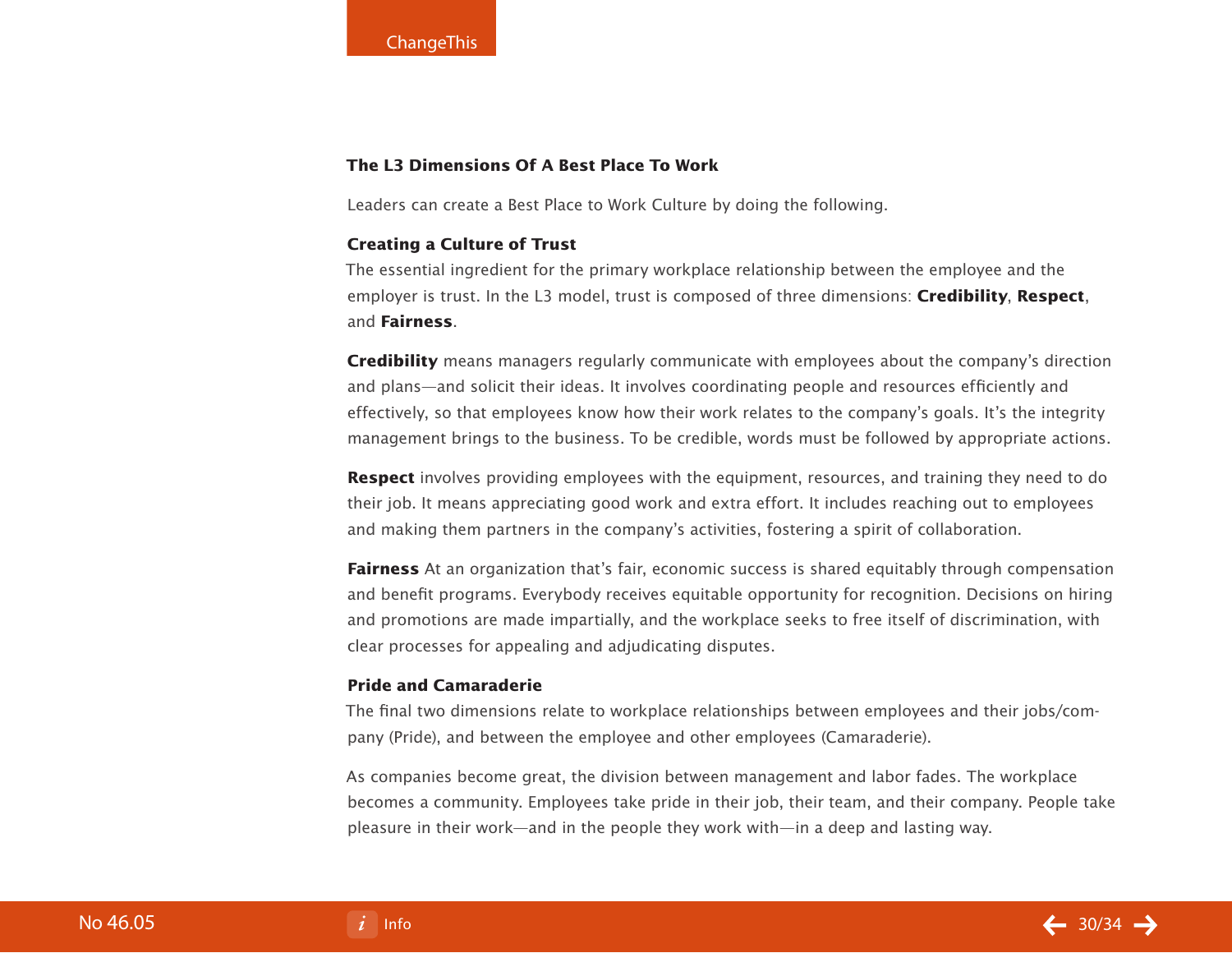Now let's do a simple assessment of the key ingredients of a The Best Place To Work

In the boxes below, rate your organization in terms of the various elements of A Great Place to Work. Indicate where you are today, where you would like to be and what actions you need to take to move your organization forward.

| <b>CREATING A CULTURE</b><br>OF TRUST | WHERE YOU ARE NOW | WHERE YOU WANT TO BE | <b>ACTIONS TO TAKE</b> |
|---------------------------------------|-------------------|----------------------|------------------------|
| Credibility                           |                   |                      |                        |
| Respect                               |                   |                      |                        |
| Fariness                              |                   |                      |                        |
| Pride &<br>Camaraderie                |                   |                      |                        |

#### **Attributes of a Best Place To Work**

Now it is time to put your L3 "Leading Others in The Best Place to Work" Vision to an Action Plan.

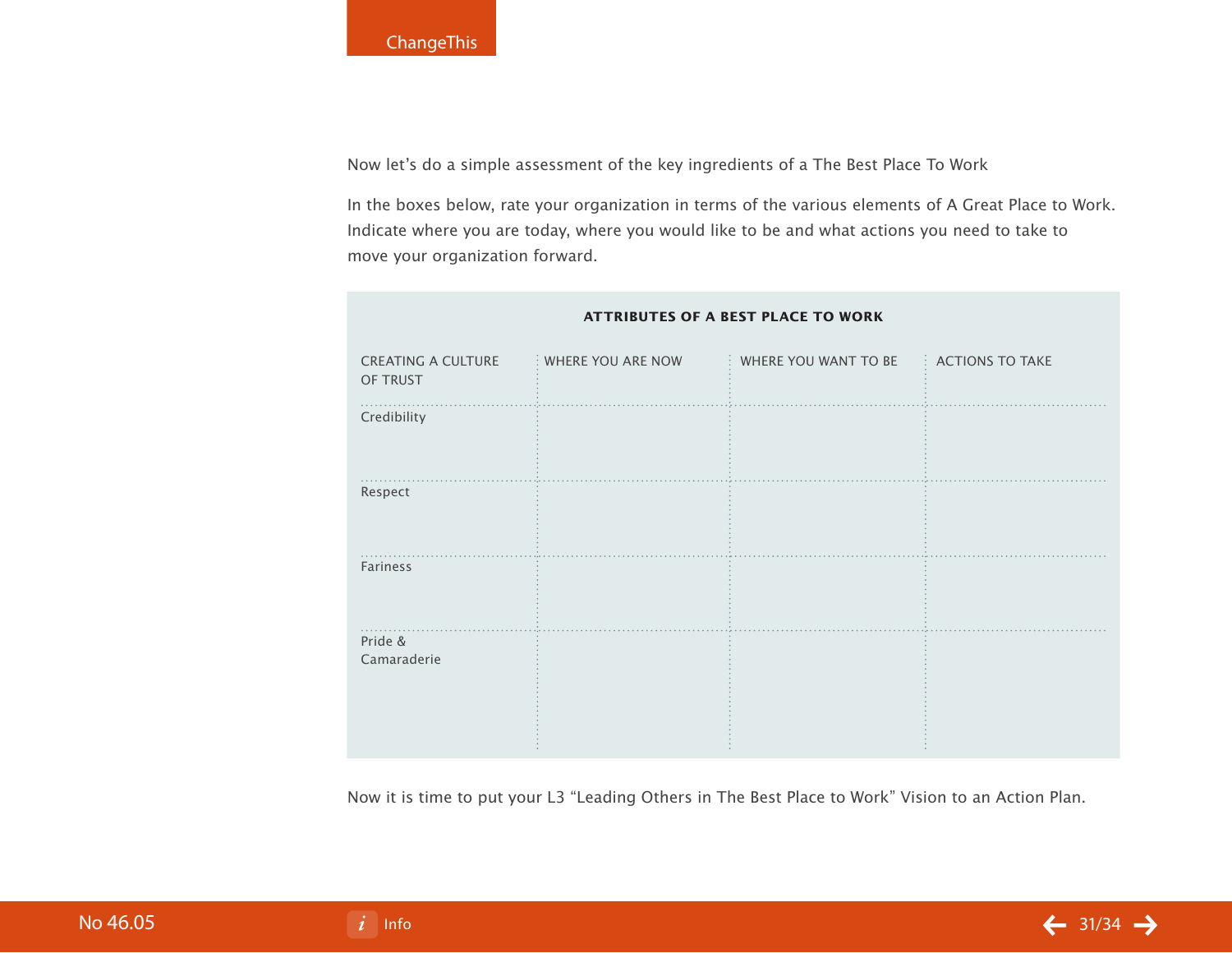## My Personal Vision for L3 Leading Others in The Best Places to Work

Based on your assessments of you current Leading Others in the Best Place to Work, it is now time to write a personal vision statement that defines your third level of L3 Leadership, L3 Leading Others in a Best Place To Work

My personal vision for Leading Others in The Best Place to Work is….

My goals for achieving my vision are

As measured by

My first quarter (next 90 days) action plan:

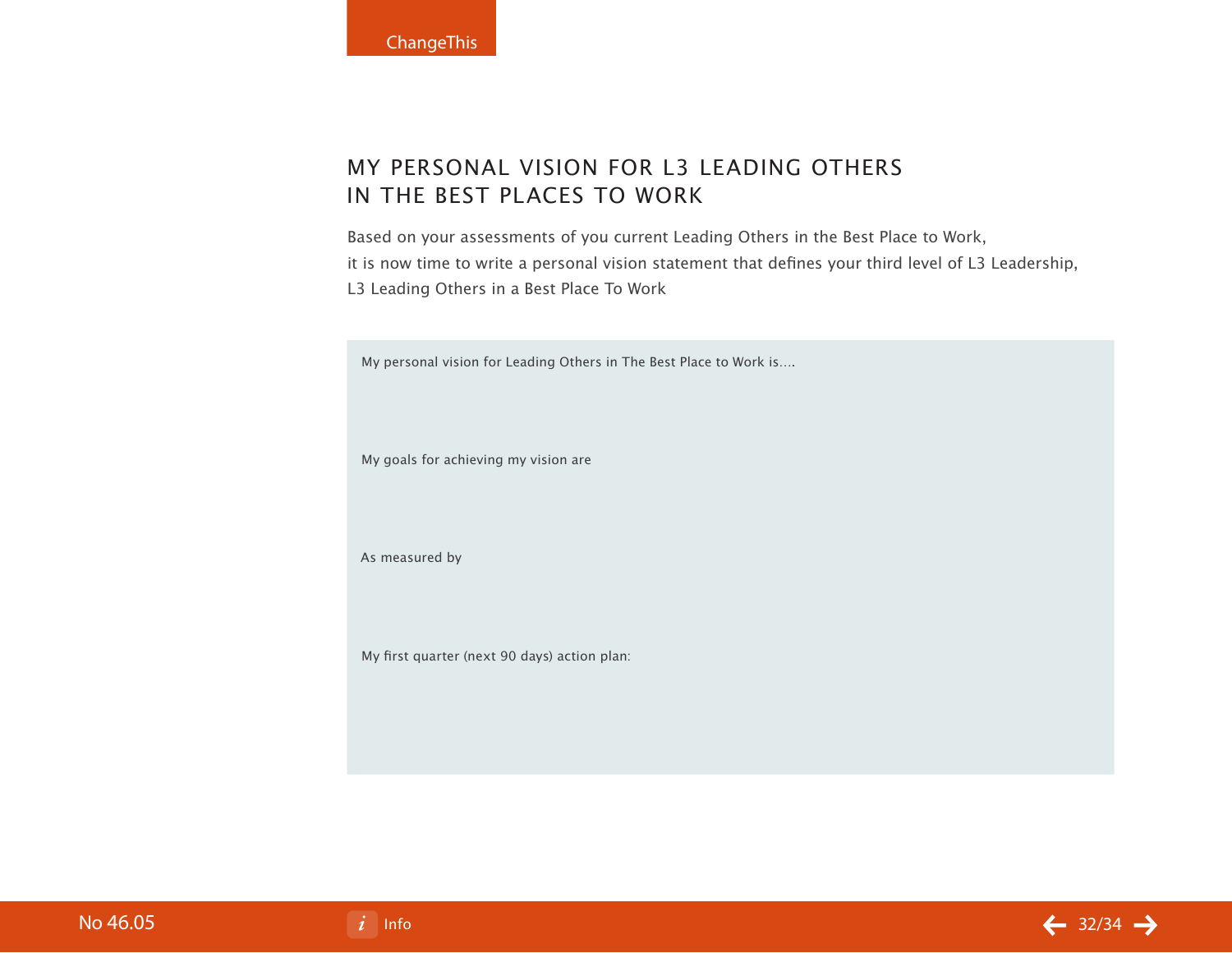## A Final Note…

#### **L3 Leadership Legacy—The sum total of your L1+L2+L3**

Whatever your position, if you influence change in the lives of those around you, you are engaged in an act of leadership. And if you are a leader in any sense, you are creating a legacy as you live your daily life.

Your leadership legacy is the sum total of the difference you make in people's lives, directly and indirectly, formally and informally.

Will you consciously craft your legacy or simply leave it up to chance?

What can you do to create a positive, empowering legacy that will endure and inspire?  $\mathbb S$